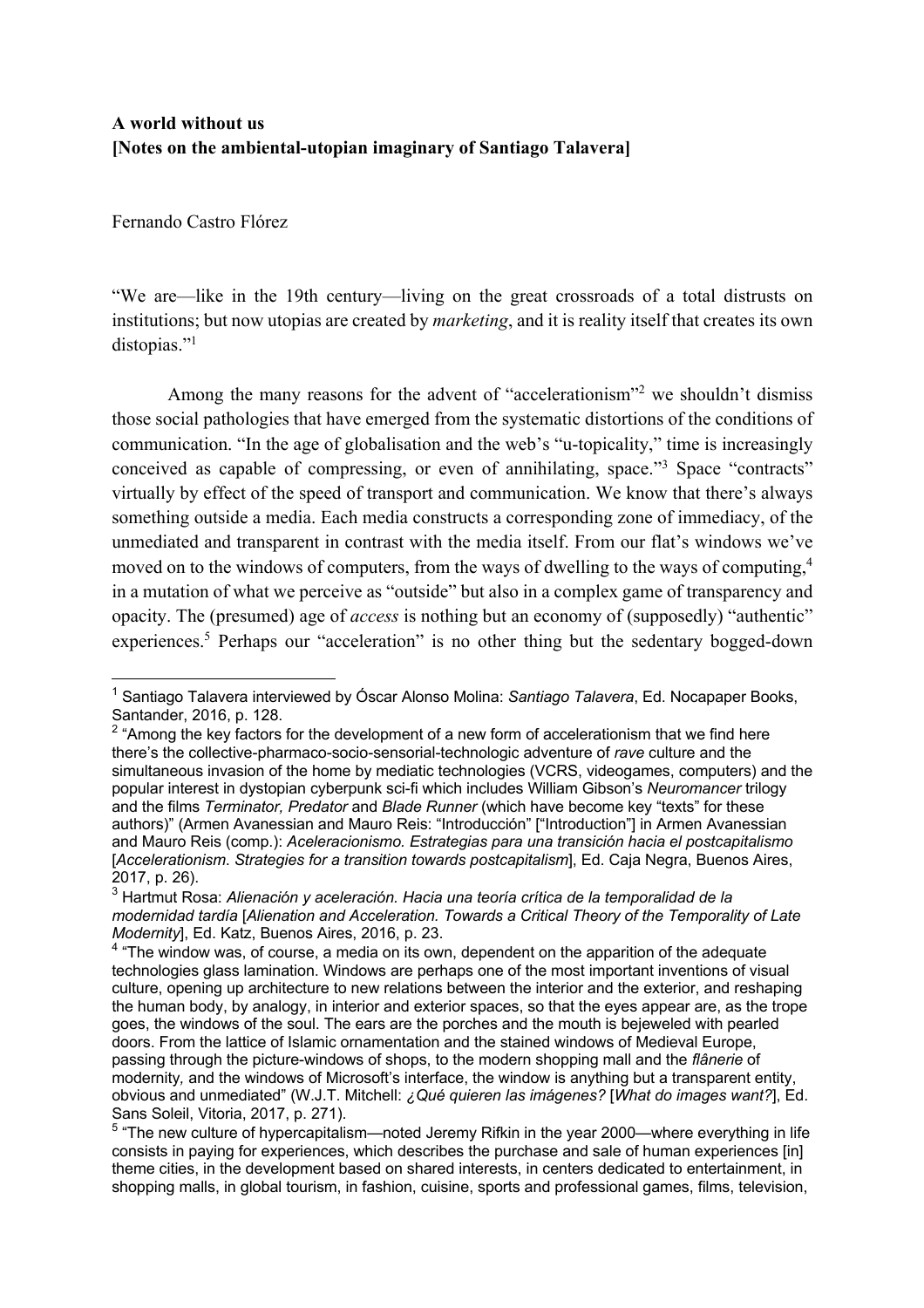binge-watching of the ubiquitous catalogue of home shopping networks in a time which is manifestly complex or, to put it simply, out-of-joint.<sup>6</sup>

To approach Santiago Talavera's work, which is, as Noemí Méndez aptly notes, also a *plastic activist*, <sup>7</sup> entails also a *raising of awareness* about his radical speculative interests, but above all else it reveals an aesthetic strategy which he has articulated as a critical reaction within the bosom of a "culture of the now."<sup>8</sup> In his works he pays constant attention to landscape; fascinated by Patinir, by Hiroshige's visions of Fuji-san, enraptured admirer of Friedrich *The Sea of Ice9* (an hypnotic condensation of the *Winter Journey* which leads, explicitly, to the shipwrecking of all hope), taking romanticism as a cultural current very much alive, without falling notwithstanding into picturesque sublimations. "In one of my drawings, *The Point of View*, I imagined—says Santiago Talavera—Petrarch, walking up to the top of the Mount Ventoux once again, and seeing an objectified nature of fluoride colours where the stones looked like candy."10 In his prodigious and obsessive paintings there's a constant disjointness of the logic backdrop-figure as well as a delight in miniatures as if reality would have been consumed into a uncanny diorama. Our gaze is entrapped inside strange angles or, to employ a barthesian term, in fascinating *punctualisations*: art touches because of its details.11

virtual reality and [other] simulated experiences." Rifkin warned that while the industrial era fed our physical being, the Age of Access feeds our mental, emotional and spiritual being: "While the control over the goods of exchange was what characterised the age that just concluded, the control over the exchange of concepts is what characterises the age to come. In the 21st century, institutions increasingly trade with ideas, and people, in their turn, buy increasingly more into those ideas and into the physical embodiments contained therein" (Jeremy Rifkin: *La era del acceso. La revolución de la nueva economía* [*The Age of Access*. *The Revolution of the New Economy*], Ed. Paidós, Barcelona, 2013, p. 48).

<sup>6 &</sup>quot;But, what is "our time"? The world of terrorism post 9/11 and the world belonging to incipient forms of neofascism, from the Taliban to the New American Empire? Is it the age of postmodernity or the age of a modernity (as argued by the philosopher and anthropologist Bruno Latour) that could have never existed? Is it a time defined by new media and new technology, an age of "biocybernetic reproducibility" which follows the age of "mechanical reproduction" of Walter Benjamin, the "world of cables" of Marshall McLuhan, a time that blurs the difference between machine and an organism? Is it this the moment when new objects in the world produce new philosophies such as that of objectivism and the old theories of vitalism and animism seem to be (like fossil formations) adopting new life?" (W.J.T. Mitchell: *¿Qué quieren las imágenes?* [*What do the images want?*], Ed. Sans Soleil, Vitoria, 2017, p. 214).

 $7$  "Talavera is not a run-of-the-mill artist, he's a plastic activist, a draughtsman of virtuosity, a master painter that we don't know whether to classify as a new Renaissance painter or a "conceptual baroque artist." Santiago is, to put it briefly, a visual philosopher, a plastic poet, a romantic…. A clear example of *mestizaje* between creation and social compromise through compositions along the lines to the great masters of the history of art. Santiago presents us with a new *Garden of Earthly Delights*  where the viewers lose themselves and become the silent protagonists of his scenes" (Noemí Mendez: "11 tesis y más de 1001 motivos y el no cuestionamiento ante la obviedad" [11 thesis and more than 1001 motives and the Lack of Inquiries before What's Obvious," prologue to Óscar Alonso Molina: *Santiago Talavera,* Ed. Nocapaper Books, Santander, 2016, p. 10).

<sup>8</sup> Stephen Bertman has coined the term "culture of now" and "hasty culture" to refer to the lifestyles of our age and society, Cf. *Hyperculture. The Human Cost of Speed*, Ed. Praeger, London, 1998.

<sup>9</sup> "*The Sea of Ice* by David Friedrich influenced me a lot ever since I first saw it as a young kid. That boat sunk behind a heap of stones and ice is us—it's our failure" (Santiago Talavera interviewed in Óscar Alonso Molina: *Santiago Talavera*, Ed. Nocapaper Books, Santander, 2016, p. 128).

<sup>10</sup> Santiago Talavera interviewed in Óscar Alonso Molina: *Santiago Talavera*, Ed. Nocapaper Books, Santander, 2016, p. 120.

<sup>&</sup>lt;sup>11</sup> "It's not only mere curiosity, nor is it iconographic bulimia; his way of looking at things in the world and at the world itself—presents an aesthetics resembling the love for detail found in Gothic and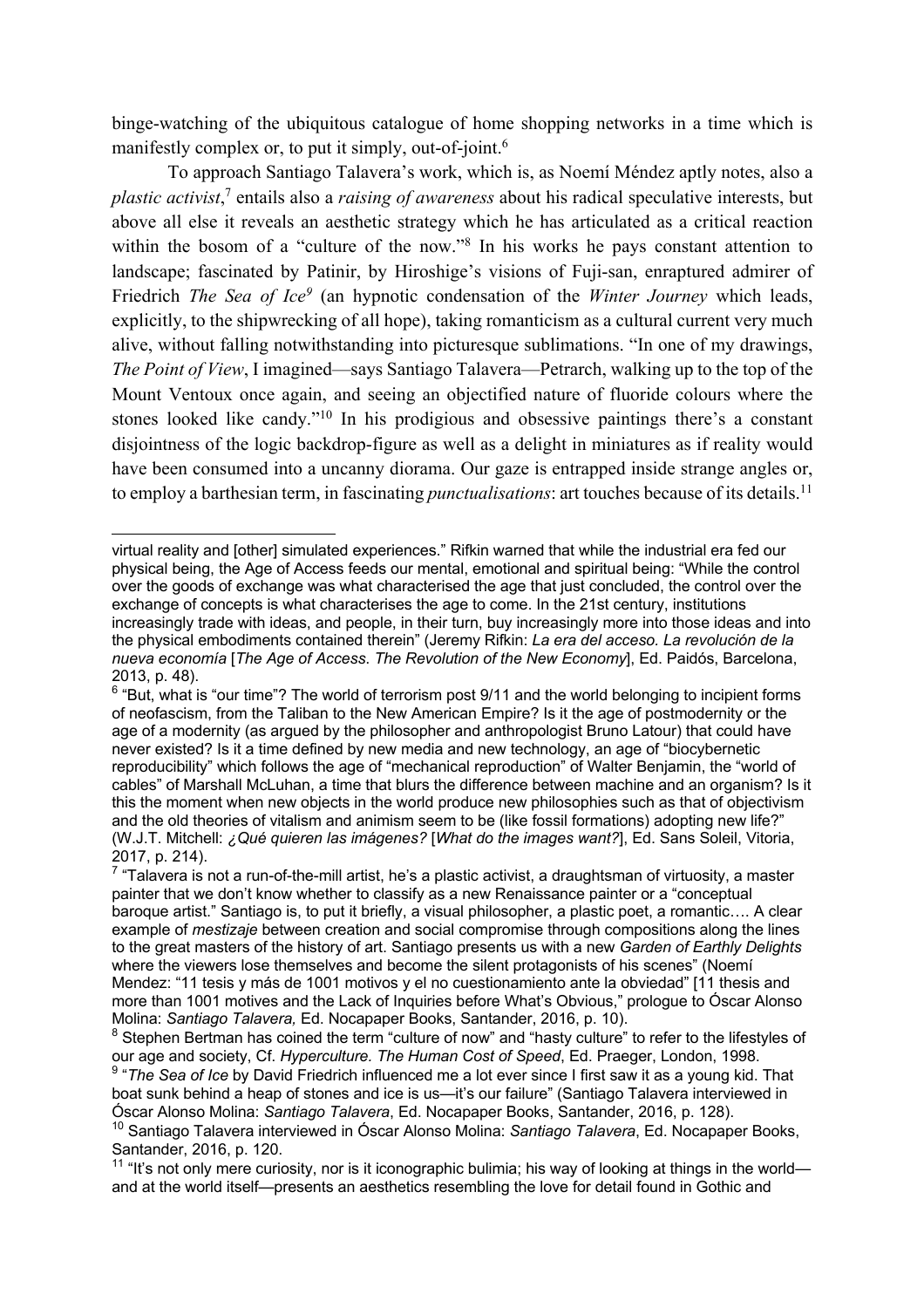Santiago Talavera has related his plastic methodology with the passage of "Las babas del diablo" ["The Devil's Drool"] by Cortázar (which inspired, to a certain extent, Antonioni's *Blow Up*) where photographs are amplified several times and also to an interest for haikus and the Japanese garden. In some occasions he has mentioned that his "hyperzoom" aesthetic has something to do with the fascination that he experience before that scene in *Blade Runner*  where Detective Deckard uses a machine to gain access into a photograph, giving a third dimension to the image, suggesting that "certain images hide crucial details."<sup>12</sup> We visually *inhabit* a "stage-managed" space which seems to reveal the fractal dimension of nature where macro and micro elements interchange their qualities, forcing us to accept the truth that one derives from the title of one of this artist's exhibitions: *Que el destino de las cosas se decida en lugares pequeños* [*Let the fate of things be decided in small places*] (Galería Blanca Soto, 2005). Santiago Talavera can be interpreted as a *pointillist* painter of time, capable of bearing witness to ruptures and continuities, unfolding an imaginary that gives cohesion to the heterogeneous and even to the pulverized.<sup>13</sup> His landscapes, between paradisiac and dystopian, conjuring up the excesses of Brueghel's or Bosco's imaginaries, have something of that *baroque allegory*, that is, of a staging of sadness, leaving us as astounded spectators before the shipwrecking of the world.

In an article titled "The Great Consolidation of Power," which commented upon the multiple disruptions brought by the year 2010—the financial collapse of Greece, the cloud that came from Iceland, covering the skies of Europe and the great petrol spill in the Gulf of Mexico—Ross Douthat, think-piece contributor for the *New York Times*, wrote: "The panic of 2008 happened partly because the public interest had tied itself so much with private interests that the later couldn't allow themselves to fail."14 We are marked, in every sense, by catastrophes, from the shipwrecking of the Prestige to the disaster of Fukushima, in a planetary collapse that has also consequences on the "aesthetic bubble." In a way we are living a "Korean experience" (hyperconnected, but on the edge of suicide), frenetically stirred by nothing, addicted to the *gangnam style*. "The South-Korean mind—notes Franco "Bifo" Berardi—has reconfigured itself in this artificial landscape and has entered without problems into the digital sphere, with a low degree of cultural resistance if we compare it with other populations of the world. In a social space emptied out by military and cultural aggressions, the Korean experience

Flemish painting, where every nook and cranny of the painting tried to capture the attention of the spectator with the same strength" (Santiago Talavera interviewed in Óscar Alonso Molina: *Santiago Talavera*, Ed. Nocapaper Books, Santander, 2016, p. 60.)

<sup>12</sup> Santiago Talavera interviewed by Iván Lópeza Munuera: "En este pequeño lugar hay una gran prueba" ["In this Small Place There is A Great Trial"] in *Santiago Talavera. En la vida anterior*  [*Santiago Talavera. In the previous life*], Centre Municipal d'Elx, 2011, p. 20.

<sup>13</sup> Michel Maffesoli has analysed what he terms *pointillist* time in his book *El instante eterno. El retorno de lo trágico en las sociedades posmodernas* [*The Eternal Instant*. *The Return of the Tragic in Postmodern Societies*] (Ed. Paidós, Barcelona, 2001), a time which is defined by the proliferation of ruptures and discontinuities. "*pointillist* time is broken, or rather pulverized, into a multitude of *"eternal instants"* —events, incidents, accidents, adventures, episodes— monads shut into themselves, different bites, and each bite reduced to a point which approaches more and more its geometric ideal of un-dimensionality" (Zygmunt Bauman: *Vida de consumo* [*Life of Consumption*], Ed. Fondo de Cultura Económica, Madrid, 2016, p. 52).

<sup>14</sup> Ross Douthat: "The Great Consolidation" in *New York Times,* May 16 2010*.*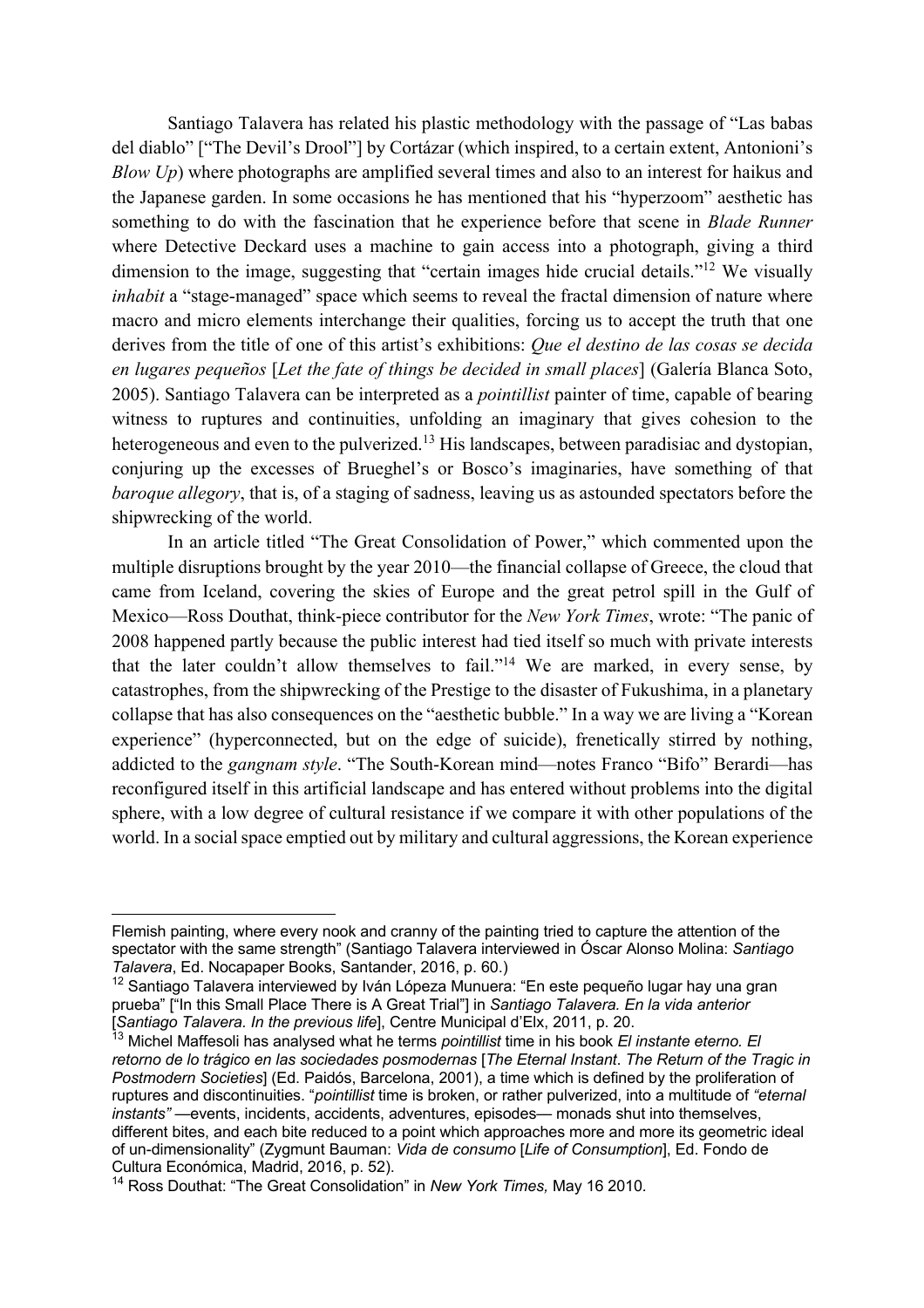is defined by an extreme level of individualisation and, simultaneously, it is directing its steps toward a complete rewiring of the collective mind."15

When History seems obsolete or a mere spectral repertoire, perpetrating the dismantling of the common goods as carried out by neoliberal egoism.<sup>16</sup> it becomes difficult to recuperate the critical impulse and it might even seem that the utopian is absolutely precluded. The *horror vacui* operates, in Santiago Talavera's work, <sup>17</sup> as a reaction to that history smashed to pieces. In his works he displays surprising accumulations and superpositions, making use of collage, "simulating" the *glitch*. One must understand that—planned—vertigo of juxtapositions in a ludic manner,<sup>18</sup> like an exercise of immersion into a present which offers simultaneous situations. "We live—notes Santiago Talavera—in a world of copies of copies, in a multireferential and vertiginous world which tends toward accumulation."19 This *artist of the hybrid*, as I've indicated, is attracted by the detail, sucked in by the wound. One has only to contemplate that drawing, explicitly entitled *The Wound* (2015), where it seems like the pain of the animal could be mitigated by adamantine perfection, to understand that this artist doesn't look for "pamphleteering" solutions but rather keeps always an *enigmatic* coefficient. In his fragmentary discourse, manifest in his beautiful miniature gardens, images are always in movement, broken-and-rebuilt, cut up and placed in theatrical arrangements borne out of the consciousness that there's no such thing as a self-sufficient totality.20 He resorts, cunningly, to

<sup>15</sup> Franco "Bifo Berardi: *Fenomenología del fin. Sensibilidad y mutación conectiva* [*Phenomenology of the End. Sensibility and Connective Mutation*], Ed. Caja Negra, Buenos Aires, 2017, p. 121.

<sup>&</sup>lt;sup>16</sup> "Fukuyama himself warned that this radiant neoliberal city couldn't last the threat of ghosts, though he was mostly thinking about nietzschean rather than marxist ghosts. Some of the most anticipatory pages of Nietzsche are those where he describes "the oversaturation of history to take place in a certain age," which would lead it "to direct a dangerous irony towards itself," as he wrote in *Untimely Considerations*, "and ultimately, most dangerous of all, toward cynicism." Cynicism, that "cosmopolitan assignment," which is nothing but an unattached form of spectacularism, replaces the

space belonging to involvement and commitment. This is the condition of the Nietzsche's Superior Man, he who has seen it all but is precisely weakened by this decadent excess of

<sup>(</sup>self)consciousness" (Mark Fisher: *Realismo Capitalista*. *¿No hay alternativa? [Capitalist Realism. Is there no alternative?*], Ed. Caja Negra, Madrid, 2016, p. 28).

<sup>&</sup>lt;sup>17</sup> "The work of Santiago Talavera stimulates the clinical possibility of descrying, through impetuous clues, the rhetoric of overlapping layers which leaves us with that forgotten hole of the *horror vacui*" (Marcos Fernández: "Pasaba por aquí: notas sobre fragmentos, piezas que recoger y Santiago Talavera" ["I was just passing by: notes on fragments, pieces to pick up and Santiago Talavera"] in Óscar Alonso Molina: *Santiago Talavera*, Ed. Nocapaper Books, Santander, 2016, p. 16.)

<sup>18</sup> "When I began to use *collage* or *papie collé* I saw that the tactile dimension some drawings took affected in some way its reading; the commentaries and reactions to the images showed me how textures, glows or the thickness of papers and cardboards introduce synesthesia and play" (Santiago Talavera interviewed in Óscar Alonso Molina: *Santiago Talavera*, Ed. Nocapaper Books, Santander, 2016, p. 118).

 $19$  Santiago Talavera interviewed by Iván Lópeza Munuera: "En este pequeño lugar hay una gran prueba" ["In this Small Place There is A Great Trial"] in *Santiago Talavera. En la vida anterior*  [*Santiago Talavera. In the previous life*], Centre Municipal d'Elx, 2011, p. 14.

 $^{20}$  "The image couldn't be enough in itself as an enclosed architecture shut in its own beauty. Precisely, the harmony of its transparent maze needed to be broken, running the risk (because there was, indeed, a physical need) of breaking everything" (George Didi-Huberman: *Vislumbres* [*Glow*], Ed. Shangrila, Santander, 2019, p. 265).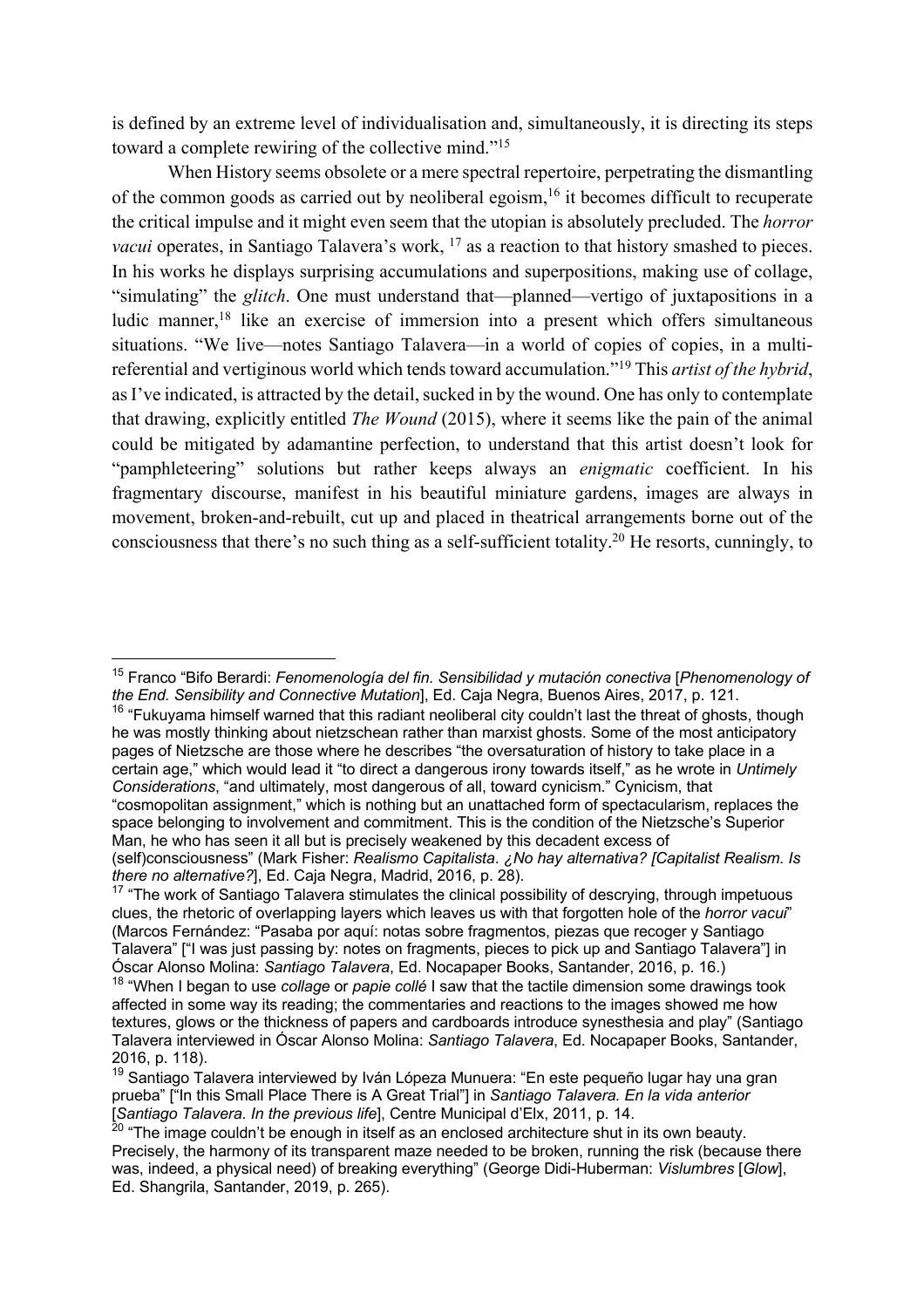inverosimile *particularisations*, avoiding a delight or enthusiasm at a distance, showing us an edulcorated and, ultimately, bitter landscape.<sup>21</sup>

"We arrive too late, strutting about the stage of the already experienced, the already given: the performance already finished."22 Without a doubt the poetics of Santiago Talavera denotes a melancholic undercurrent, which results from a backward glance at lost paradises $^{23}$ as well as from a *nostalgia of the future*. <sup>24</sup> His is a poetics based on calamity and defeat, nearing the register of science fiction or the tone of films like David Lynch's *Lost Highway* where present and future blend together, or in the dystopian visions of *Blade Runner*. Let us recall the phrase "Then we are stupid and we will die" which Pris says, one of the four replicants of Ridley Scott's film who escaped to the extraterrestrial colony and came back to the Earth to meet the only person that could prolong his life, the God of Biomechanics, the executive director of Tyrell Corporations, who created the body and mind of the Nexus generation. To think today of the *multiple catastrophes* that devastate us (in the environment, in the fabric of our social well-being and across our education systems we are experiencing an unimaginable devastation, suffering beyond descriptions) requires new methodologies. "Semiocapitalism— I quote Berardi again here—has infiltrated itself into the nervous cells of conscious organisms, inoculating them with a thanato-political logic, with a morbid sense penetrating our collective unconscious, our culture and sensibility; this is the obvious effect of sleep deprivation and a direct consequence of the stress imposed upon our attention."25 The franticness of *forced socialisation* reconfigures or, rather, keeps *subjectivities* available. Economic obsession provokes a feeling of constant mobilisation of the productive energy. According to Jonathan Crary, this is the form of contemporary progress: the ruthless appropriation and domination of time and experience, the ruthless colonisation of sleep.<sup>26</sup> The works of Santiago Talavera are at the same time, oniric and extremely real, dystopian and concrete, laid out in a masterful game

 $21$  "As before a fantastic set for kids, we feel a strange tension. What seems naive hides something dangerous, more uncanny as it is edulcorated" (Galería García: text in *Santiago Talavera. La isla de los voraces* [*Santiago Talavera. The Island of the Voracious*], Galería Soto, Madrid, 2009).

<sup>22</sup> Óscar Alonso Molina: *Santiago Talavera*, Ed. Nocapaper Books, Santander, 2016, p. 86.

<sup>&</sup>lt;sup>23</sup> "The melancholic look of the painter back at those lost paradises requires drawing to give the spectator the possibility of looking back as well, back to those imaginary cemeteries where we go on throwing whatever we don't want" (Carlos Rodríguez Gordo: "Reflexiones en torno a la obra de Santiago Talavera" ["Considerations on the oeuvre of Santiago Talavera"] in *Santiago Talavera*, La Lisa Arte Contemporáneo, Albacete, 2010).

 $24$  "There's a kind of nostalgy for the future, for being at the same time in a past moment and in one still to come. In a way it's a nostalgia for an imagined past time, but one which rings very close to home for me" (Santiago Talavera interviewed by Iván Lópeza Munuera: "En este pequeño lugar hay una gran prueba" ["In this Small Place There is A Great Trial"] in *Santiago Talavera. En la vida anterior* [*Santiago Talavera. In the Previous Life*], Centre Municipal d'Elx, 2011, p. 14.) <sup>25</sup> Franco "Bifo" Berardi: *Fenomenología del fin. Sensibilidad y mutación conectiva* [*Phenomenology of the End. Sensibility and Connective Mutation*], Ed. Caja Negra, Buenos Aires, 2017, p. 325.  $26$  "The 24/7 world constantly erodes any distinction between day and night, light and darkness, actions and rest. It's a zone of insensibility, of amnesia, of that which destroys the possibility of experience. To paraphrase Maurice Blanchot, "as both belonging to the disaster as to the period after disaster, a world characterised by the empty sky, where no star or sign is visible, where one loses one's way and one's sense of direction." It is, specifically, alike a state of emergency, when a conjunction of searchlights lit up suddenly at night, apparently as a response to some extreme circumstance, but actually in the permanent condition of never disconnecting or normalizing themselves" (Jonathan Crary: *24/7. El capitalismo al asalto del suelto* [*24/7. Capitalism and the Ends of Sleep*], Ed. Ariel, Barcelona, 2015, p. 27).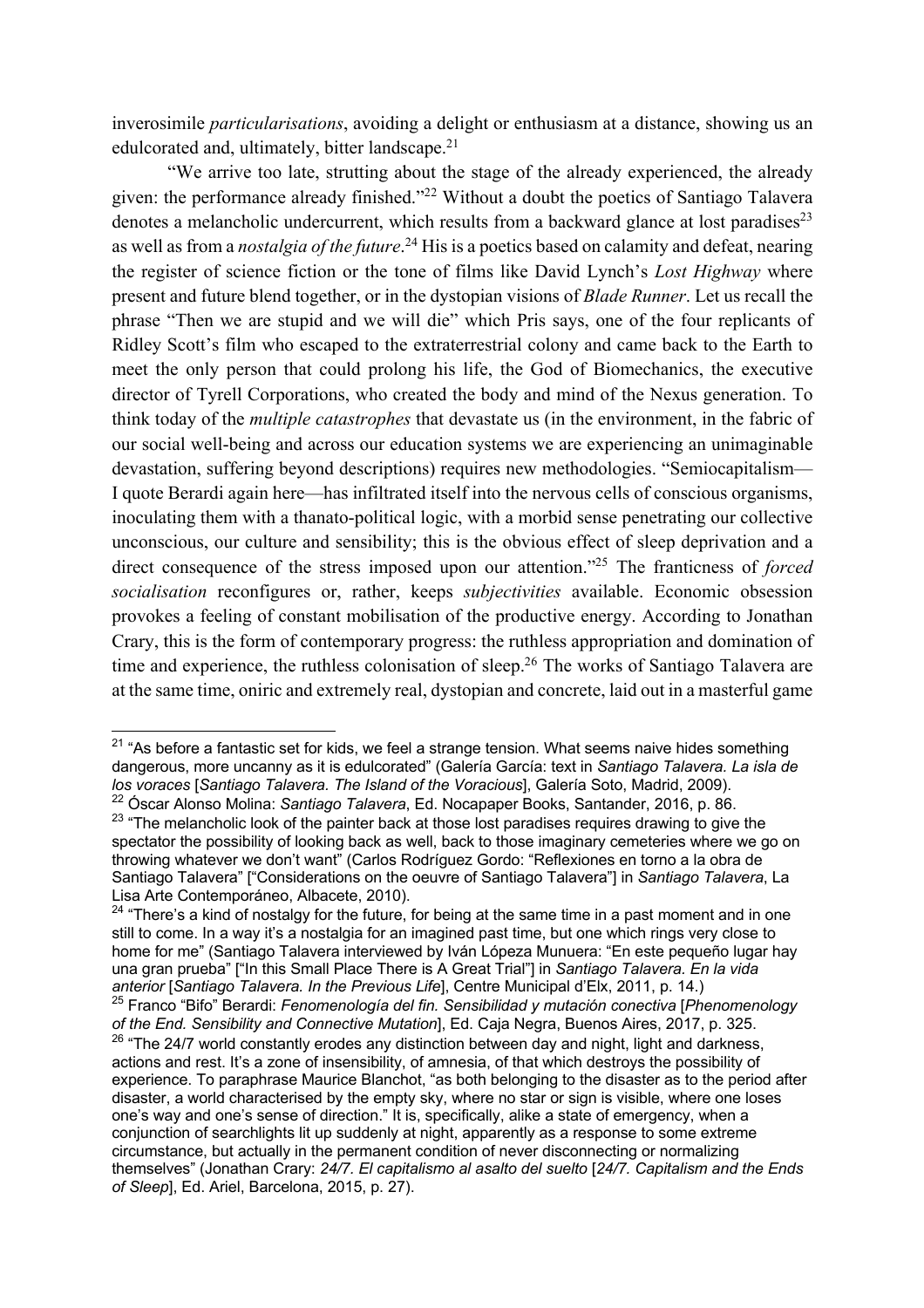of scale, imposing, with their forced perspectives, a sensation of anomaly.27 Hito Steyerl has pointed out that the vertical perspective (hegemonic in the world of videogames and also in most contemporary audiovisual productions) integrates military, surveillance and entertainment uses.28 The displacement of Santiago Talavera's video-musical *Cortar por lo sano* [*A Clean Break*] is, to a certain extent, a *drone journey* which elevates us as much as it throws us down into a complete defeat, continuing with that interweaving of the sublime and the infraordinary which is so characteristic of his imagination.

"The theme of the untamed paradise—notes Óscar Alonso Molina—which banishes us is a recurring motif for radical subjectivism. Talavera establish himself within this long tradition, introducing new age-specific aspects of a ecological nature and that new gestaltic consciousness which locates man in the middle of a complex ecosystem, in an ecological niche in equality of conditions, but with greater responsibility."29 But this artist of the sublime doesn't find himself in a tempestuous sea but—to put it provocatively—in Chernobyl.<sup>30</sup> We perhaps need a new *cartographic-landscaping* process to understand a world dominated by a "cruel aesthetic." Santiago Talavera tries, relentlessly, to *think the world*, allegorising the disasters of capitalism, $31$  at a time when neuro-totalitarianism is taken as an unavoidable and impending possibility, in an age hit by waves of *post-truth* tsunamis and riddled by complete informational opacity. *Consparanoia* has profound roots in our world, as if the inheritance of the school of suspicion were the "addiction" to detective narratives. "If detective stories—remarks Ferrán Barenblit and Cuahtémoc Medina in the catalogue of the exhibition about *Forensic Architecture* that they curated in 2017—had a central role in producing the imaginary of surveillance society as a product of a kind of rational police magic, the system of government of our age finds in the media staging and the investigation entertainment and in forensic trials (such as those of TV shows like *CSI*) one of its greatest consense-producing theaters. It refers to a world where the judiciary process (and practices such as the public exhumation of mortal

<sup>&</sup>lt;sup>27</sup> "It shouldn't surprise anyone that Talavera uses frequently a canted perspectiva. The oblique or militar perspective offers a higher vantage point to the viewer, allowing him or her to hover over the stage. It is, obviously, the result of a kind of *strained* point of view, certainly, but also the effect of a kind of *exhaustion*…." (Óscar Alonso Molina: *Santiago Talavera*, Ed. Nocapaper Books, Santander, 2016, p. 40).

<sup>&</sup>lt;sup>28</sup> Cf. Hito Steyerl: "En caída libre. Una experiencia mental sobre la perspectiva vertical" ["Free Fall. A Mental Experience about Vertical Perspective" in *Los condenados de la pantalla* [*The Wretched of the Screen*], Ed. Caja Negra, Buenos Aires, 2014, p. 15-32.

<sup>29</sup> Óscar Alonso Molina: *Santiago Talavera*, Ed. Nocapaper Books, Santander, 2016, p. 70.

 $30$  "To my mind the sublime exists, for instance, in Chernobyl, where, thirty years after the nuclear disaster, biodiversity is much more abundant and animals live in harmony without the need of human regulation" (Santiago Talavera interviewed in Óscar Alonso Molina: *Santiago Talavera*, Ed. Nocapaper Books, Santander, 2016, p. 128).

 $31$  "No gaze is objective, right? But my first intention is to think the world, to make a portrait in a moment when the relationship between man and nature is more and more reduced to the powers of a brand of capitalism that already announces its final chapters" (Santiago Talavera interview in Óscar Alonso Molina: *Santiago Talavera*, Ed. Nocapaper Books, Santander, 2016, p. 121). "The relationship between capitalism and eco-disaster is neither coincidence nor accident: the need for a "market in constant expansion" and its "fetish with growth" implies that capitalism is opposed to any notion of environmental sustainability" (Mark Fisher: *Realismo Capitalista*. *¿No hay alternativa? [Capitalist Realism. Is there no alternative?*], Ed. Caja Negra, Madrid, 2016, p. 44).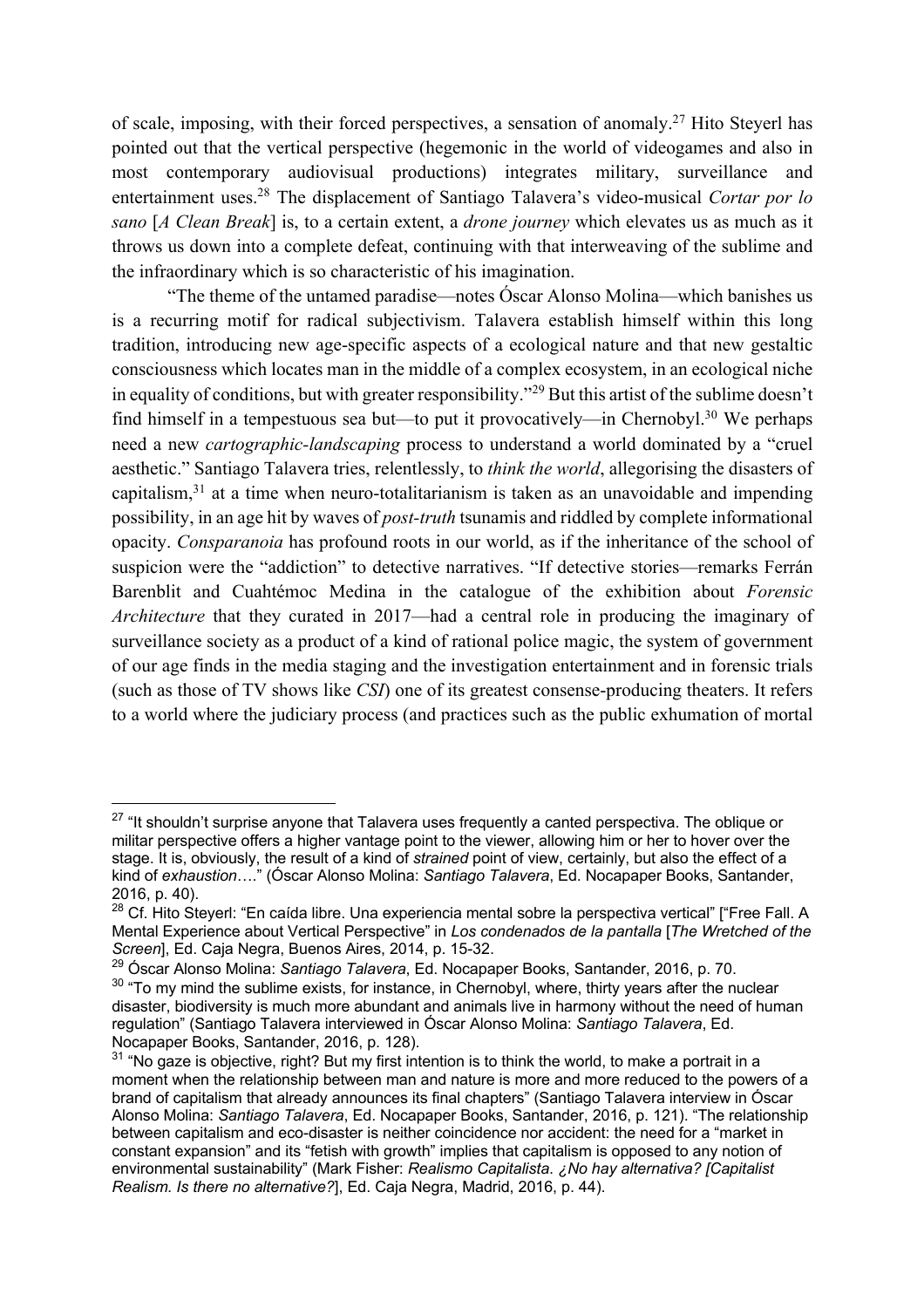remains) has turned into an ever-present passage of the experience of the present, just as the extended privatisation of violence as a mode of production around the world."32

Eyal Weizman, leader of the *forensic architecture* project, speaks of how they used smoke clouds produced by bombs as an architectonic testimony. "Those clouds are in themselves the limit concept of architecture, since they reveal something essential about it. In the first place, the cloud originating from the bomb is composed of steam and dust from all the materials that made up the building (concrete, cast, wood, plastic, textile, drug, remains, humans). It is a building in a gaseous state."<sup>33</sup> Weizman manages to take stock, in a critical and extremely lucid key, of the *Théorie du nuage* of the Art Historian Hubert Damisch: we move through the landscaping of the 16th century to the military systems of the brutail border that Israel has build up with Palestine. The paradox is that *to have one's head in the clouds* is not a synonym of "digress" but, on the contrary, of *making a point—*barthersian pun intended— on the criminal dimension of political power. Santiago Talavera has drawn, with an impressive minuteness, a *detail* from the eruption of Indonesia's volcano Tambora as an example of our *accident-ridden world*; those volcanic clouds are *signs of the contemporary disaster,* elements that this artist analyzes with a "forensic precision."

The brilliantly catastrophic imaginary of Santiago Talavera,<sup>34</sup> characterised by a distrust toward the flow of the world, leads to the conclusion that we *are a plague*. <sup>35</sup> As Walter Benjamin warned in the final considerations to *The Work of Art in the Age of Mechanical Reproduction,* that man has turned its own self-destruction into a spectacle of the highest

<sup>&</sup>lt;sup>32</sup> Ferrán Barenblit and Cuauhtémoc Medina: "La estética libre de la estética" ["Aesthetics Free From Aesthetics"] in *Forensic Architecture. Hacia una estética investigativa*, MACBA, Barcelona, 2017, p. 22.

<sup>33</sup> Eyal Weizman in conversation with Foster et. al. in: *Forensic Architecture. Hacia una estética investigativa*, MACBA, Barcelona, 2017, p. 38.

 $34$  "What's happened to the work of Santiago is that it has acquired a catastrophic nature. The boundless accident, the implacable action of the forces of nature, the prodigious and saturnian technological media of our contemporary world, which once set in motion seem to be out of control..."(Óscar Alonso Molina: *Santiago Talavera*, Ed. Nocapaper Books, Santander, 2016, p. 92). I find certain connections between the aesthetics of Talavera and Paul Virilio's reflections o accident: ""A characteristic, unique above all the rest, opposes contemporary civilization to those which have preceded it: *speed*. The metamorphosis took place in the lapse of a generation": such observation was made around the 1930's by the historian Marc Bloch. This circumstance determines, at the same time a secondary characteristic: *the accident*, progressive generalisation of catastrophic events which not only impacts our current reality, but that are also a source of anxiety and distress about future generations" (Paul Virilio: *El accidente original* [*The Original Accident*], Ed. Amorrortu, Buenos Aires, 2009, p. 13).

 $35$  "We are a plague and we are proud of the intellectual and technological refinement that we have achieved, while we continue on redesigning social power orders which nowadays still favour white supremacy, the oppression of women and homosexuals, and the daily exploitation of millions of animals for reasons that could be prevented such as traditional habits and conveniences" (Santiago Talavera interviewed in Óscar Alonso Molina: *Santiago Talavera*, Ed. Nocapaper Books, Santander, 2016, p. 131). "The idea that our species is a recent apparition upon our planet, that history such as we know it (farm-based, city-based, written-based) is even more recent, and that the industrial organisation of life, based on the intensive use of fossil fuels, began less than a second ago in the long count of *Homo Sapiens*'s evolution clock, and seems to be leading to the conclusion that *humanity itself is a catastrophe* [the italics are mine], a sudden and shattering event in the history of the planet, which will disappear much more rapidly than the changes it has brought into the thermodynamic cycle and the biological balance of the Earth" (Déborah Danowski and Eduardo Viveiros de Castro: *¿Hay un mundo por venir? Ensayo sobre los miedos y los fines* [*Is There A World to Come? Essay on the Fears and the Ends*], Ed. Caja Negra, Buenos Aires, 2019, p. 45).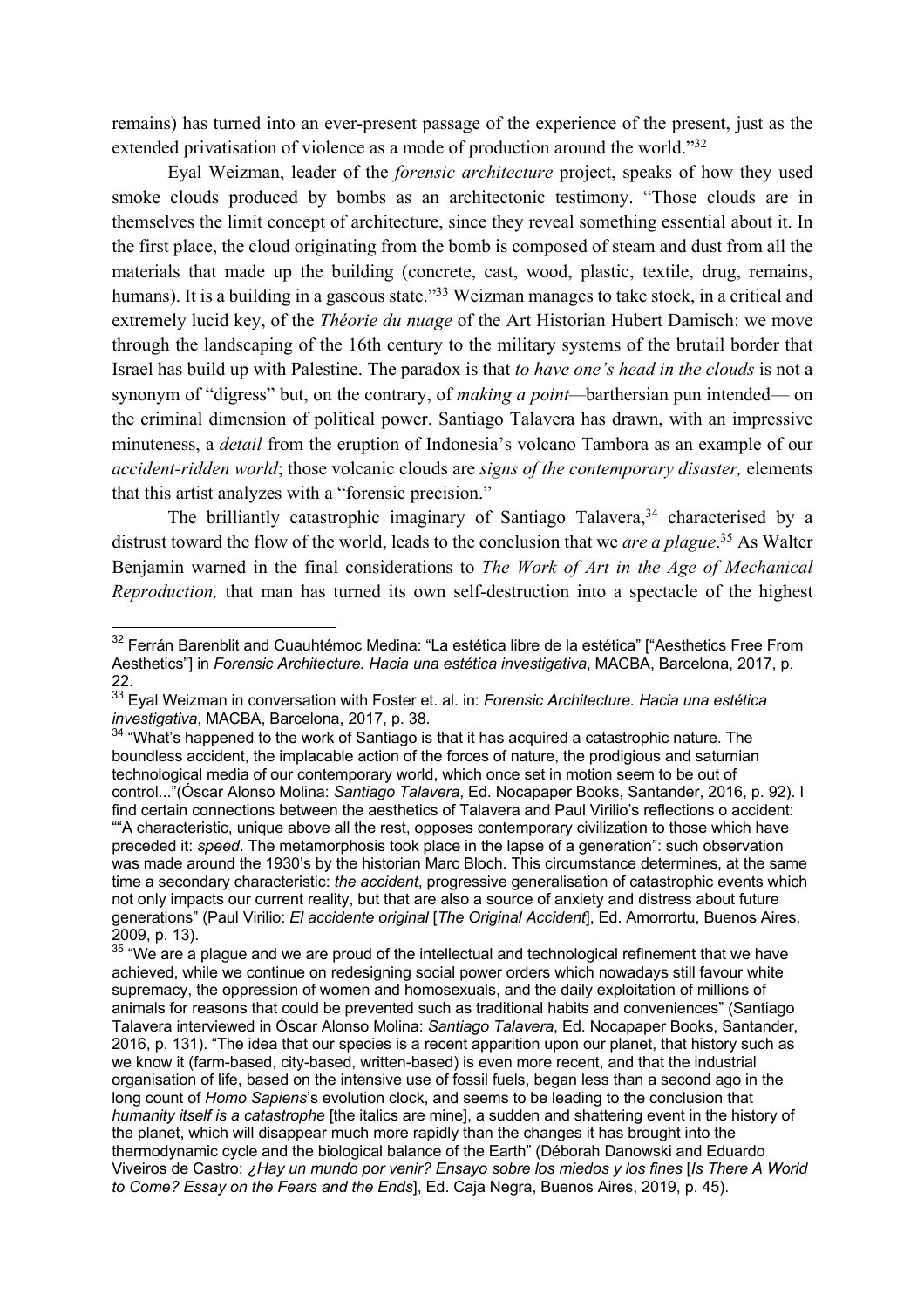standard. In the works of Santiago Talavera man doesn't appear—only the spectator remains or the point of view where he would to place himself. "Because we are no longer there. Our cultural remains stand, piled up, absurdly mixed up and devoid of meaning: the great and the dreadful are by now indistinguishable, though pessimism rules above it all. We contemplate the last scene: the world goes on without us (the curtain doesn't fall)."36 What happens is no longer a slow cataclysm<sup>37</sup> but an accelerating catastrophe. It isn't only that the world is a (memoryless) museum, a dispositif (*gestell* in the heideggerian sense), which exhibits everything while at the same time it excludes us,<sup>38</sup> but that what remains is a veritable junkyard. Santiago Talavera appears like a *speleologist or cartographer* of the human garbage dump, contemplating our abandoned objects, $39$  the derelict traces of our consumerist world where products come from the factory with "programmed obsolescence," the abject accumulations of an age defined by the exponential growth of the waste disposal industry.

Santiago Talavera warns that all landscapes entail a collective portrait<sup>40</sup> and, in his case, what he shows us is the uncanny (in the freudian sense, something familiar that becomes strange by way of repression) as in those drawings of Santiago Talavera filled with rotting bodies.41 Many of his works are disturbing, gifted with a rare power of seduction, but at the same time affording a bittersweet aftertaste, an impression brought about by something *undefined*, like a throbbing of *suspense*.<sup>42</sup> We have been—pun somewhat intended—

<sup>36</sup> Óscar Alonso Molina: *Santiago Talavera*, Ed. Nocapaper Books, Santander, 2016, p. 84.

<sup>37</sup> Commenting upon the film *Children of Men* by Alfonso Cuarón, Mark Fished notes that "the disaster doesn't have a punctual moment. The world doesn't end with a bang: it rather goes on languidly extinguishing itself, dismembering itself gradually, sliding into a slow debacle" (Mark Fisher: *Realismo Capitalista*. *¿No hay alternativa? [Capitalist Realism. Is there no alternative?*], Ed. Caja Negra, Madrid, 2016, p. 23).

<sup>&</sup>lt;sup>38</sup> "Maybe there is no real outside for us. But we still have a place in the threshold of between inside and outside, between museum and its opposite, and only in that place, looking back to the world as presented and exhibited, and blinking before a nothing where everything is possible, can we recognize ourselves as inhabitants of a world that can't be exhibited" (Peter Sloterdijk: *El imperativo estético* [*The Aesthetic Imperative*], Ed. Akal, Madrid, 2020, p. 329).

<sup>39</sup> As he commenting upon his fascination for a film such as *Lost Highway* by David Lynch, he adds: "For me it's the same sensation that I experience when I look at at a junkyard, a place which goes on storing up those objects which have had their use, whichever it was, and find themselves now mixed up, their origin forgotten" (Santiago Talavera interviewed by Iván Lópeza Munuera: "En este pequeño lugar hay una gran prueba" ["In this Small Place There is A Great Trial"] in *Santiago Talavera. En la vida anterior* [*Santiago Talavera. In the Previous Life*], Centre Municipal d'Elx, 2011, p. 15).

<sup>&</sup>lt;sup>40</sup> "In fact I would say that any landscape is a collective portrait, a great stage that changes at the same pace as our relationship with the world. In the process of *Desde el vomitorio* [*From the Vomitorium*], I understood that it was a mirror of our present and that the socio-historical consciousness, to which we all belong, was the principal driving force that pushing the work forward" (Santiago Talavera interviewed in Óscar Alonso Molina: *Santiago Talavera*, Ed. Nocapaper Books, Santander, 2016, p. 120).

<sup>&</sup>lt;sup>41</sup> "We see rotting bodies, concrete, made of flesh and bone, where previously we used to bombastically discourse about the decomposition of the social order of a whole civilization or about its structural disarrangements; in the same way, the splendour of the woods, the growth of vegetation, the proliferating quality of wild nature, treated with our new technical media, becomes more convincing than ever, wrapping itself in a much more oppressive atmosphere" (Óscar Alonso Molina: *Santiago Talavera*, Ed. Nocapaper Books, Santander, 2016, p. 94).

 $42$  "There's something in the environment which you can't define. You begin to note a strange nervousness that grows little by little in the stomach. Something strange happens, something bad. Calmness remains, but there's no longer peace. Suddenly terror prickles one's senses. It dawns on you that perhaps you are in a narratively coherent dream, a thriller with uncannily abnormal elements,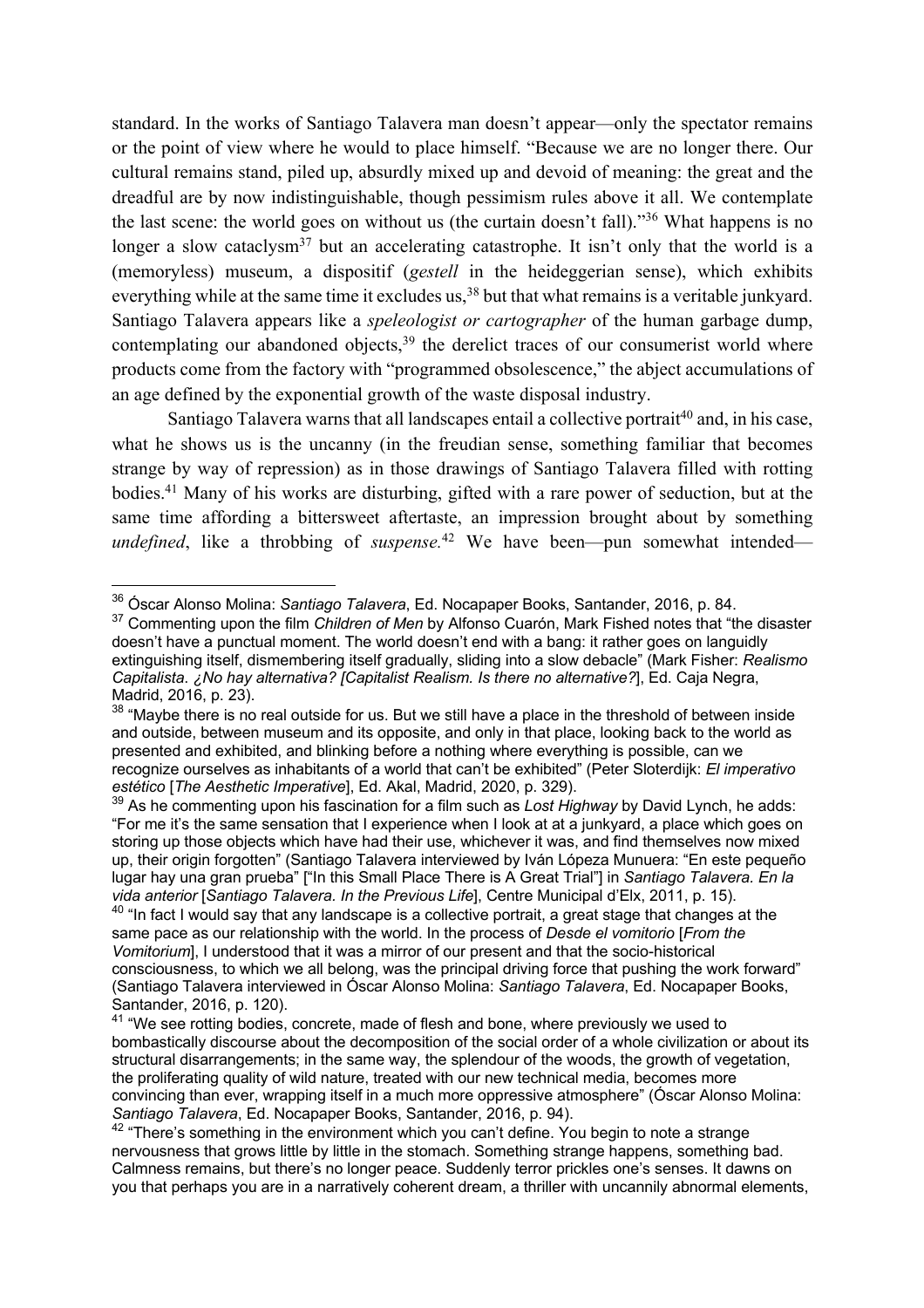*suspended*, remaining only *in absentia*. In his magnificent and disquieting drawings, developed as prolonged experiences of time,  $43$  he sediments his experiences  $44$  and gives us allegories about the need for spaces of dwelling, tracing houses which are perhaps in need of a heartening drive of hope.

As Deborah Danowski and Eduardo Viveiros de Castro note: *dystopias only proliferate*. <sup>45</sup> Santiago Talavera, in a truly self-critical turn (taking certain inertias of the catastrophic perspective in a dialectic manner), composed a piece where some workers (in a singular re-apparition of the human figure) struggle to rebuild a gigantic HOLLYWOOD sign to then, in truth, force the sentence NO MORE DYSTOPIA. Perhaps this artist wants to avoid Laocoonte's destiny, without forgetting that *any gift can be poisoned*, but understanding that an overdose of omens is somewhat counterproductive. The *pyknolepsy of the worse* can end up in a lullaby and critical discourse and accomplish, along the lilts of a letany, the function of a mere accompaniment to the great unfolding of the the same always. Even if we are etherised by a *scopic narcolepsy* "other things" apart from the *pre-cooked* can take place. "Art capable of bearing with its destiny must be able to propose a short-circuit in the cycles of the "already seen" so that, at the same time, it doesn't redound on another opportunity for us to witness the vision—behind the screen—of the Accident. An aesthetics of failure worth paying attention would have as its mission quitting this collective paranoia as the catastrophic sublime. Before the epilepsies of art, absorbed by the porn psychophonies of having nothing to see due to an hyperexcess of visibility, against an art whose thirst of events leads it to understand the real as a stammering of the obscene and the hyperbanal, only an aesthetic of ellipsis is possible, a

a bitter teenage nightmare capable of holding any kind of monster" (Ángel M. Alcalá: "El arte del confín del mundo" in *Santiago Talavera,* La Lisa Arte Contemporáneo, Albacete, 2010).

<sup>&</sup>lt;sup>43</sup> "The drawings of Talavera come out in proportions beyond measurement, needing periods of time that have sometimes surpassed a year so as to be created in all their almost maniac detailness; they are beyond scope even before they are framed, they become true deposits of time and memory both private and collective—, accumulating various private anecdotes from the artist himself and his surroundings" (Óscar Alonso Molina: *Santiago Talavera*, Ed. Nocapaper Books, Santander, 2016, p. 46).

 $44$  "In general, the work with which I feel the most uncomfortable with is that which gives me greater joys: my works on paper. Their composition is very uncomfortable, it's a very cerebral task, very contained, it requires more hours of work, a slower process. There's always the anxiety of seeing them finished. Entering the studio, seeing the piece after six months and still unfinished is always tough. Long periods end up collecting a lot of personal themes" (Santiago Talavera interviewed by Iván Lópeza Munuera: "En este pequeño lugar hay una gran prueba" ["In this Small Place There is A Great Trial"] in *Santiago Talavera. En la vida anterior* [*Santiago Talavera. In the Previous Life*], Centre Municipal d'Elx, 2011, p. 23).

<sup>&</sup>lt;sup>45</sup> "Dvstopies proliferate; and a certain perplexed panic (derogatively termed as "catastrophism"), when not a somewhat macabre enthusiasm (recently popularised under the name "accelerationism," seems to ride the spirit of our times. Suddenly, the famous *no future* punk ethos has gained new life if this is the term suitable to our times—, while profound questions arise, of a dimension comparable to those brought about by the nuclear arms race of the not so distant years of the Cold War. Thus, one can't help but remember the somber and dry conclusion of Günther Anders, in a crucial text about the "metaphysical metamorphosis" of humanity after Hiroshima and Nagasaki: "The absence of future already began"" (Déborah Danowski and Eduardo Viveiros de Castro: *¿Hay un mundo por venir? Ensayo sobre los miedos y los fines* [*Is There A World to Come? Essay on the fears and the Ends*], Ed. Caja Negra, Buenos Aires, 2019, p. 26).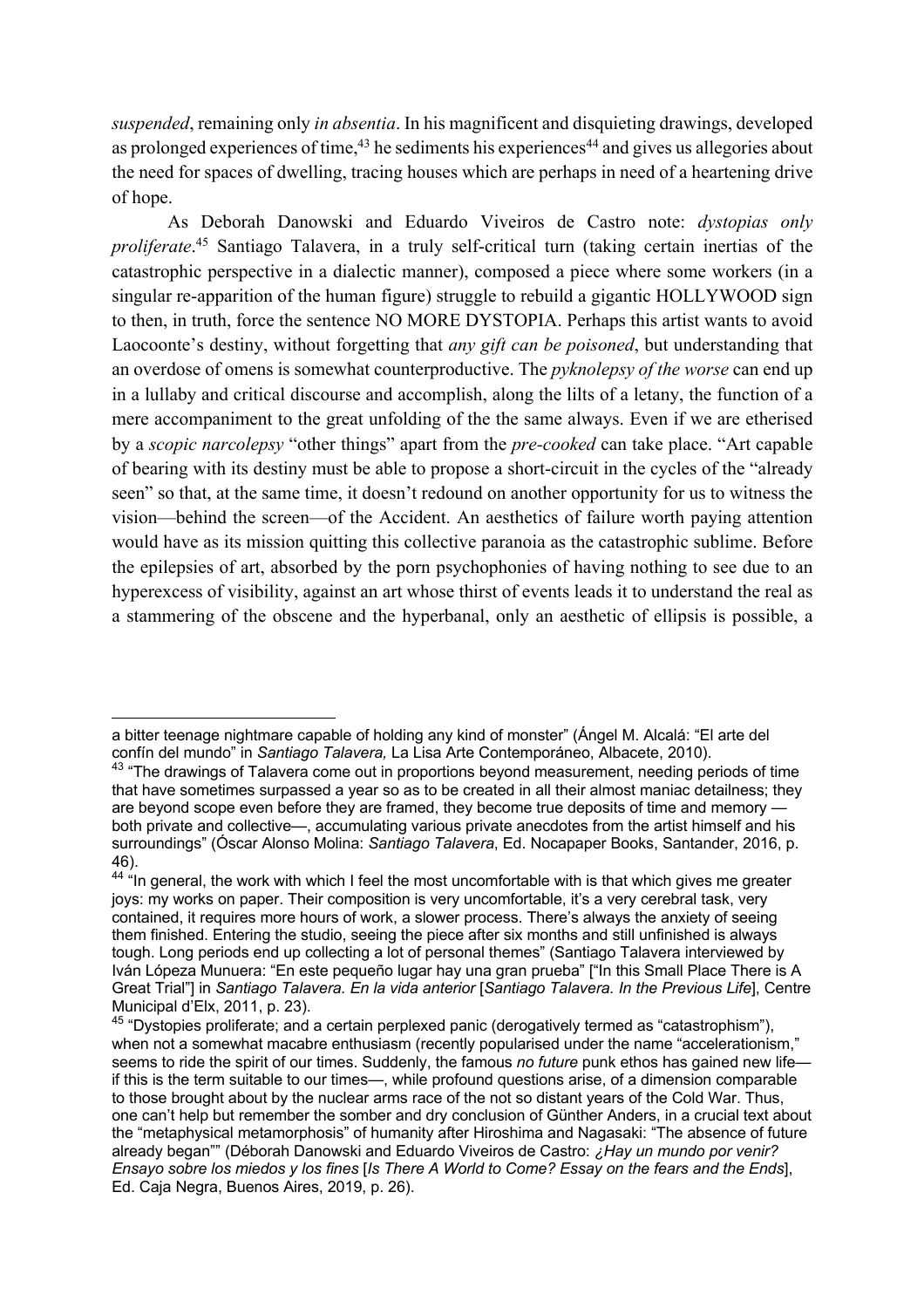strategy of terrorist bombardment, an art of rejoicement before that Real which ignores us before our very eyes." 46

Mark Fisher, an author of Santiago Talavera's devotion, pointed out that the dystopia of the 21st century is not only something that was imposed upon us, but something that was constructed after our own captured desires. *Hauntology* is something of a *failed mourning*: 47 our future has been stolen. The club of hypertechnological snobs has vindicated and even turned into marketing that *failure* which offers the "perfect camouflage."48 A legion of *idiots*  offers the spectacle (para-warholian) of the *nothing special*, under the appearance of understanding absolutely nothing they make an attempt to *hipsterise their life*, showing across the *total screen* that there is no other way of contemporary being other than showing oneself as *strictly bipolar*. We have, literally, seen it all and with the universalisation of the *Ludovico Treatment* we can smile and declared that "we are healed," though traces of spit still cover in our faces. We are passionately invested in the obscene and we share "experiences" in an *ultradigital reality show* as (unconscious) collaborators on the global regime of surveillance and control.

Oscar Alonso Molina warned that the will for a *Gesamtkunstwerk* in the aesthetic of Santiago Talavera, both in his installations (as in that occasion when, compelled by an extreme passion, moved his studio into the gallery) as in his musical compositions. This artist keeps a constant rapport with music,<sup>49</sup> recognizing the influence of Philip Glass and especially that of Steve Reich and his composition *Music for 18 Musicians*. His pieces can be understood as modulations within the *ambient* or *noise* genre, being manifestations of a preoccupation on the

<sup>46</sup> Javier González Panizo: *Escenografías del secreto. Ideología y estética en la escena contemporánea* [*Staging of the Secret*. *Ideology and Aesthetic of the Contemporary Scene*], Ed. Manuscritos, Madrid, 2016, p. 234.

 $47$  "Hauntology can be constructed as a failed mourning. It's about refusing to let the ghost go or  $$ which is the same sometimes— the refusal of the ghost to abandon us. The spectre won't allow us to get used to mediocre satisfactions that we can reap in a world governed by capitalist realism" (Mark Fisher: "La lenta cancelación del futuro" ["The Slow Cancellation of the Future"] in *Los Fantasmas de mi vida. Escritos sobre depresión, hauntología y futuros perdidos* [*The Ghosts of my Life. Writings on Depression, Hauntology and Lost Futures*], Ed. Caja Negra, Madrid, 2018, p. 49).

<sup>48</sup> Cf. Andrew Keen: "Fracaso épico" ["Epic Fail"] in *Internet no es la respuesta* [*Internet is not the answer*], Ed. Catedral, Barcelona, 2016, p. 259-291.

<sup>&</sup>lt;sup>49</sup> "I've always played in bands, I read the world through styles, songs, music histories, and that has crucially shaped my way of understanding the visual arts. Often when I work both in sketches or with drawings, toiling over their madness of layers upon layers, I think about that recorder [a multitrack recorder he was gifted when he was in school] and how I would go on adding and removing tracks until I managed to reach some harmony. It's a similar process to that" (Santiago Talavera interviewed in Óscar Alonso Molina: *Santiago Talavera*, Ed. Nocapaper Books, Santander, 2016, p. 125).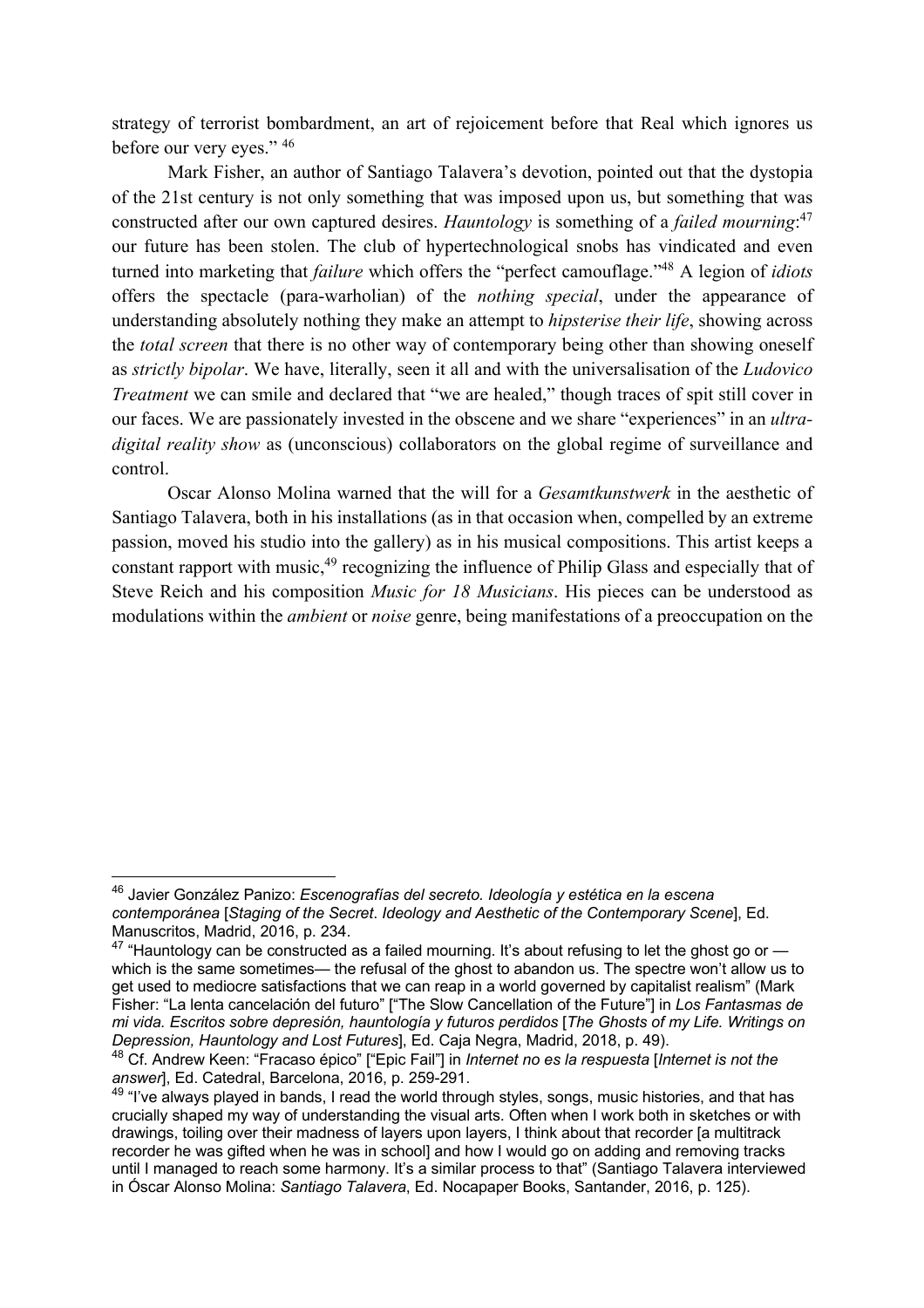concept of the *ambiental*.<sup>50</sup> The ecological consciousness of this artist<sup>51</sup> can be related to the concept of *atmospheres* as proposed by Gernot Böhme which brings Benjamin's notion of the "aura" into other "spheres of presence."<sup>52</sup> If man is absent perhaps it is perhaps a chance to think other forms of inhabiting the present, pulling the break on our *devastating* actions, learning to saunter, as in Tarkovsky's film (as Santiago Talavera points out himself, this filmmaker is the one that has influenced him the most), about the *zone* where we are (still) forced to live.

We are living the "experience of the swarm," oriented, without the need to make use of the subliminal, by the "bubble filter." The contemporary anesthetising of our sensibilities, its systematic tearing apart, "is not only—we read in *Now* by the Invisible Committee—the result of survival in the bosom of capitalism, but its condition. We don't suffer as individuals, we suffer in our attempt to be individuals."53 In the tsunami of *big data* what governs royally is the kingdom of lies.54 Your computer screen, as noted by Eli Pariser, is increasingly less a kind of unidirectional mirror "that reflects your own interests, while algorithm analysts consider everything you click on."55 In the middle of a process of *uberisation* of the world, at a time when we have initiated the age of "molecular machinery,"<sup>56</sup> which brings about enormous

 $50$  "In a painting—warns Santiago Talavera—there's a moment when I begin to interest myself as much in the human figure as in what affects that figure. In that sense there's a departure from the character so as to lay the focus on the background. That brings implicitly an interest on the ambiental, that's where one finds the staging resembling that of David Lynch films, with those red drapes and black-and-white tiled floor, those strange sculptures that touch the spectator in such an emotional and brutal manner. There's also an interest toward music without voice, ambient music, in an attempt to imagine the soundscape of the spaces these characters inhabit" (Santiago Talavera interviewed by Iván Lópeza Munuera: "En este pequeño lugar hay una gran prueba" ["In this Small Place There is A Great Trial"] in *Santiago Talavera. En la vida anterior* [*Santiago Talavera. In the Previous Life*], Centre Municipal d'Elx, 2011, p. 22).

<sup>&</sup>lt;sup>51</sup> "That "impossibility toward nature" has stirred an increasing interest in the social problematics related to the world of ecology and animal rights, and perhaps that's the reason that my artistic gaze is nowadays more tinged with a "environmental ethics," as one can see in *Clausura* [*Closure*], where the crystal bell jar contains landscapes that seem to be broken" (Santiago Talavera interviewed in Óscar Alonso Molina: *Santiago Talavera*, Ed. Nocapaper Books, Santander, 2016, p. 137).  $52$  Böhme defines atmospheres as spaces, in as much as the presence of things, people or the

constellations that surround them, their "ecstasis", "tinge" them: they are spheres of presence themselves, their reality in space. Atmospheres are inherent to the subject, "they belong to the subject in as much as they are experienced by people in their physical presence, and in as much as, at the same time, this experience is for the subject a physical encounter with space" (Gernot Böhme: *Atmosphäre. Essays zur neuen Ästhetik,* Suhrkamp, Frankfurt, 1995, p. 33).

<sup>53</sup> The Invisible Committee: *Ahora* [*Now*], Ed. Pepitas de Calabaza, Logroño, 2017, p. 147. <sup>54</sup> "The "lie" is right now an extramoral subject, and the lack of truth is the least of problems: also selfdeceptions, illusions, strategies thanks to which people "imagine things as they are not"—they all belong to the age of *big data*, that is, the age of web interconnection between all data about people and things, to this category" (Frank Schirrmacher: *Ego. Las trampas del juego capitalista* [*Ego. The Tricks of the Capitalist Game*], Ed. Ariel, Barcelona, 2014, p. 160).

<sup>55</sup> Eli Pariser: *El filtro burbuja. Cómo la red decide lo que leemos y lo que pensamos* [*The Purple Filter*. *How the Web Decides What We Read and What We Think*], Ed. Taurus, Madrid, 2017, p. 13. <sup>56</sup> "Nanocatalysm begins as science fiction. "Our skill to order atoms is the basis of technology," notes Drexler, "though this has traditionally meant that we end up manipulating them like a tamed flock." The precise engineering of atomic assembling would do away with rudimentary methods, beginning the age of molecular machinery, "the greatest technological leap of History." Since neither logos nor history has the least chance of surviving said transition, this description is substantially deceptive" (Nick Land: "Colapso" ["Collapse"] in Armen Avanessian and Mauro Reis (comps.): *Aceleracionismo.*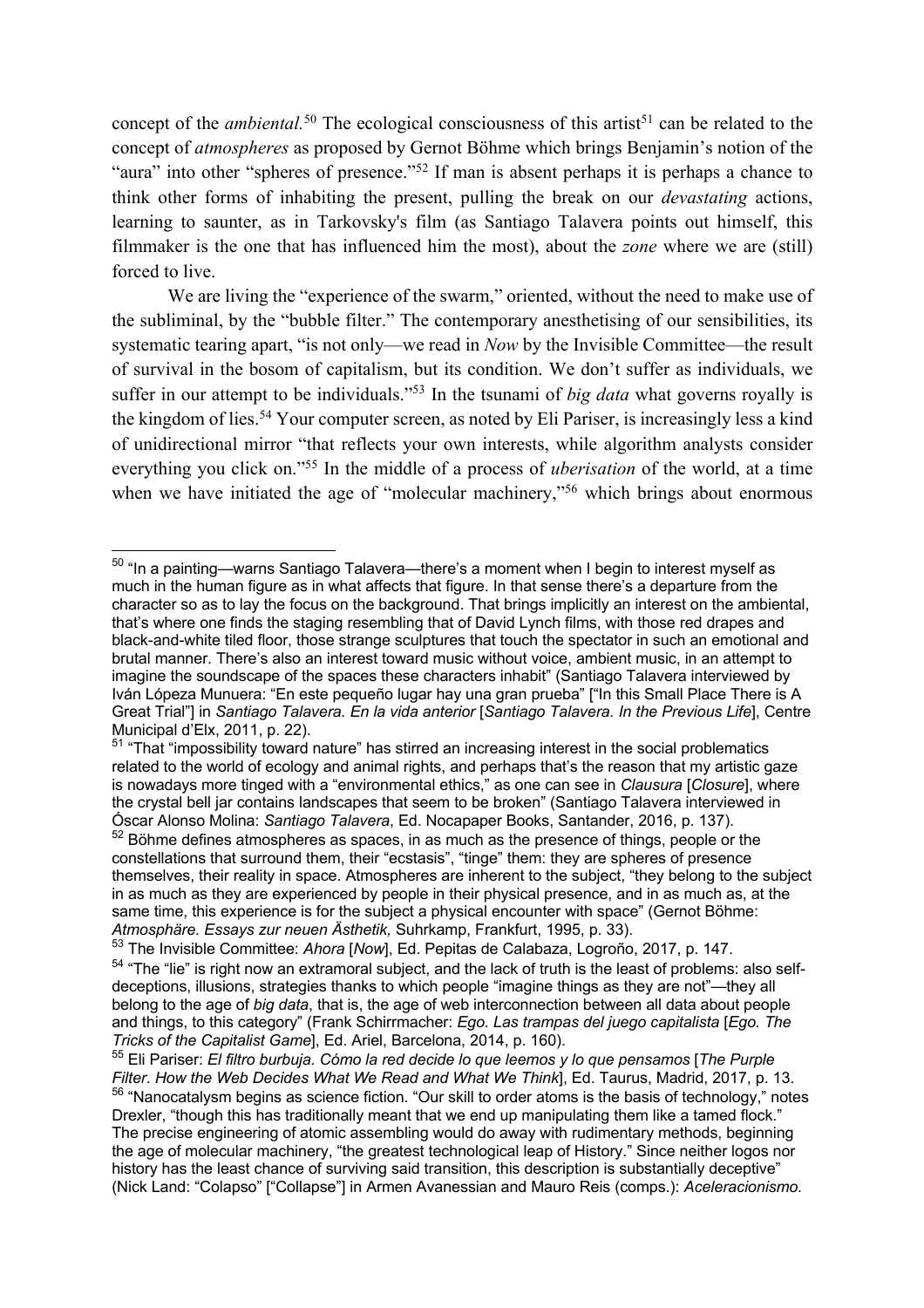emotional turmoils, our "culture of lack of attention" is one, almost always, of profound *antipathy*. <sup>57</sup> The hypertrophic stimulation and the simulation of pleasure breed obsessions if not a profound boredom at the heart of hyperexcitation.<sup>58</sup> We are exhausted about what Ernest Gellner has termed the "International of Disbelieving Consumers," we have born the brunt of the *austericide* with those "bailouts" given to the banking industry, a testimony that the citizen has to always doomed to *support* the greed of Capital<sup>59</sup> and that our landscape is as desolate as those "sledges" or amusement park ruins which Santiago Talavera has shaped into timely allegories of what happens to our age.

In *The World Without Us* by Santiago Talavera, animals amble about our residues, like those pigs which stand right next to a "hull lost" plane turned into a strange "hut." The *catastrophic monologue* of this artist seeks, desperately, company, though it knows that it's extremely difficult to establish a fruitful dialogue. "The experience of the Other—writes Franco "Bifo" Berardi—is turned into something uncomfortable and rare, perhaps even painful, since it becomes part of an uninterrupted and frantic stimulus, and loses its singularity, intensity and beauty. The consequence is the reduction of curiosity and the increase of stress, aggressivity, anxiety and fear."60 A contradiction of the present has taken place between the degree of social bonds and an increase in the number of social interactions people have, which, with the help of the mass communication media, leads to a "saturated self."61 In the year 1903, Georg Simmel said in his meditations on metropolitan life that we are abandoning and finding so many new people, establishing networks of communication so vast that they make it impossible for us to

*Estrategias para una transición hacia el postcapitalismo* [*Accelerationism*. *Strategies for a Transition toward Postcapitalism*], Ed. Caja Negra, Buenos Aires, 2017, p. 56-57).

 $57$  "In the same way that there were "manners of cut" in the ages of monarchic regimes, there are forms and "manners of democracy" bred by the "communities of emotion" of fascism, nazism and its diverse variants. From this point of view, the contemporary age, whether we term it neocapitalist or spectacle society, seems to be characterised by what Claudine Haroche defines as a "culture of the lack of attention": a culture where the old manners (moderation, composure or decorum, everything hat the 18th century called "self-government," promoted by the bourgeoisie in opposition to the "effusions" and "torments" of the people) would be channeled and transformed by strategies of perception tied to the *antipathy* mentioned above. It's a whole strategy of *lack of interest* which turns the mass of our fellow human beings into a mass of "insignificant individuals." The crucial point of all these observations is that there is no contradiction in fact between the two phenomenon, which are, its *insensitising*, its location in a situation of indifference, its vocation toward generalized "antipathy"" (Georges Didi-Huberman: *Pueblo en lágrimas, pueblos en armas* [*People in Tears, Peoples in Arms*], Ed. Shangrila, Santander, 2017, p. 72-73).

<sup>&</sup>lt;sup>58</sup> In 2015, PornHub, the pornographic website, was visited for more than 4392486580 hours, which is twice and a half the amount of time the *Homo sapiens* has inhabited the Earth.

<sup>&</sup>lt;sup>59</sup> "It was made clearly evident, once again, that more than representing the end of capitalism, the bailouts of banks became the brutal guarantee of typical insistence of capitalist realism, that is: that there is no alternative" (Mark Fisher: *Realismo Capitalista ¿No hay alternativa?* [*Capitalist Realism. Is There No Alternative?*], Ed. Caja Negra, Madrid, 2016, p. 117).

<sup>60</sup> Franco "Bifo" Berardi: *Fenomenología del fin. Sensibilidad y mutación conectiva* [*Phenomenology of the End. Sensibility and Connective Mutation*], Ed. Caja Negra, Buenos Aires, 2017, p. 204.

<sup>61</sup> "New technologies—notes Kenneth Gergen in *El yo saturado* [*The Saturated Self*] (Ed. Paidós, Barcelona, 2006)—make it possible to have relationships—directly or indirectly—with a wider arch of people. In various aspects we are reaching what can be seen as a social saturation. The magnitudes of those changes are rarely self-contained. They keep a power of reverberation through culture, they accumulate PAUSADAMENTE till one day we find ourselves blocked, giving an account of when we have been dislocated, without being able of recovering what we've lost [...]. With the intensified saturation of culture, however, all our previous assumption about identity are at bay and our traditional patterns of relationships become even stranger. A new culture is in the making."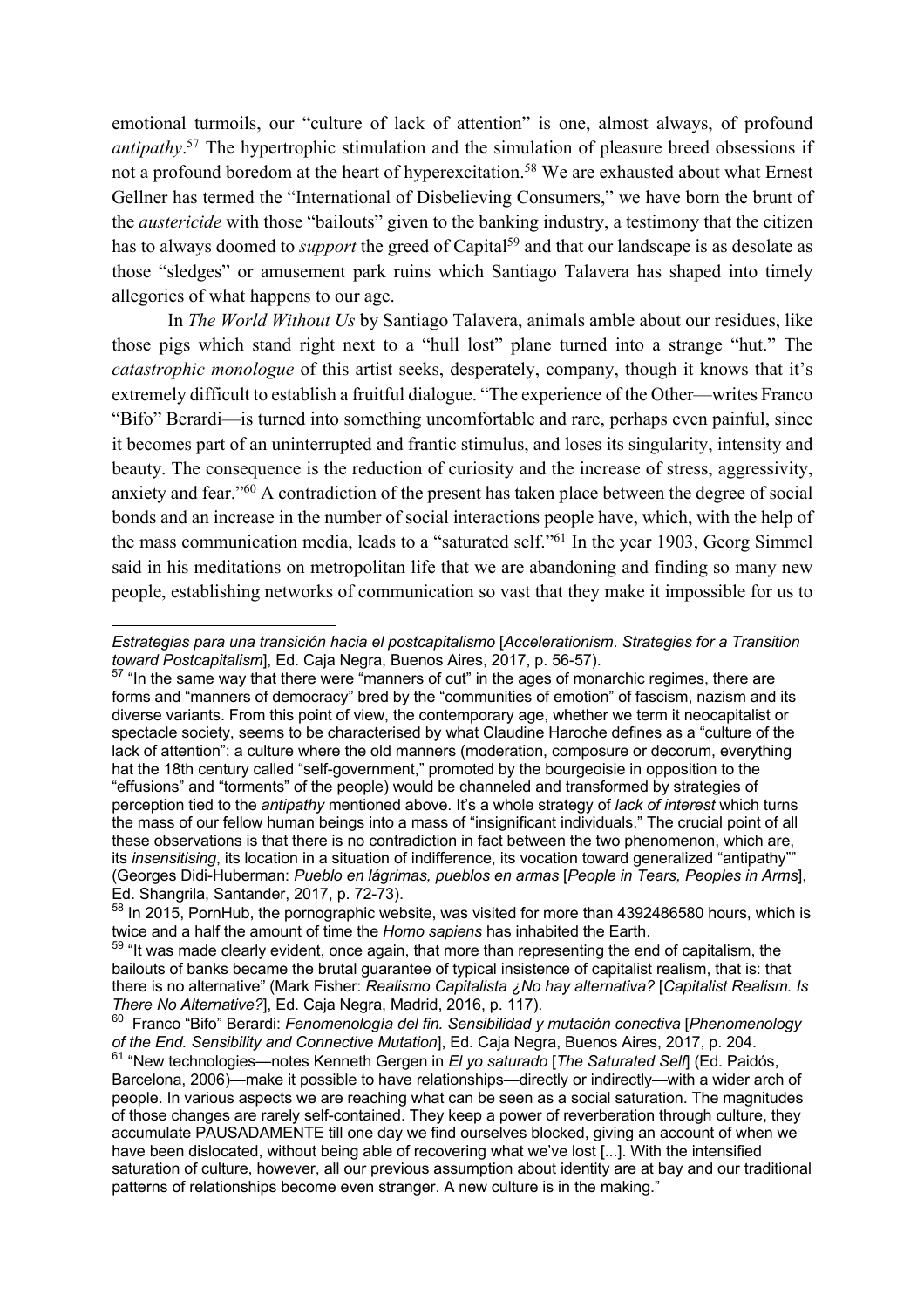relate to each other emotionally, let alone with all those belonging to our circle of acquaintances. While social networks offer a *situational identity*, we are also getting used to a state of "flexibilisation," of provisionality, of precarisation. We are constantly throwing "selfpromotion"62 messages around and we are more sendentarised than subdued to hysteria, stretched out by a "corporeality" that seems to will-everything: $63$  shut in the bubble of the (in)signifier.

We suffer-and-rejoice in the midsts of calls to indulge in an aesthetic excess which, at the same time, entails a "subjection" and construction of a neoliberal subjectivity.<sup>64</sup> In the age of digital "globalisation," the physical and social proximities are kept increasingly more separate: those who stand socially close to us have no longer need to be physically close and vice versa. Once again we have to recollect the shakespearean dictum, "the time is out of joint," and that we have to generate new processes of subjectivation.<sup>65</sup> Perhaps art has to direct its task

<sup>&</sup>lt;sup>62</sup> "Facebook in itself takes the form under which it calls for people to throw their little self-promoting messages to the wind, before an imagined public standing in rapt attention, where the passing opportunities of genuine exchange of ideas seem to shut up in an instant" (Martha Rosler: "Al servicio de la(s) experiencia(s)" ["At the service of experiences] in *Clase cultural. Arte y gentrificación* [*Cultural Class. Art and Gentrification*], Ed. Caja Negra, Buenos Aires, 2017, p. 189).

<sup>63</sup> In the Freudian *Studies on Hysteria* there are references to the "active or stenian affects," an expression coined to refer to the surprising potencies (in relation to the old question about "What a body can do?") characteristic of hysteric mobility. "The "active," or "stenian" affects compensate the access of [psychic] excitation with a mobile discharge. The screams and leaps of joy, the added muscular tone of rage, the vociferations, retaliation, allow for the excitation to discharge itself through certain movements. Moral suffering releases itself from excitation through the breathing efforts and secretions: sobbing and tears. We can confirm everyday that these reactions tend to reduce themselves and pacify excitation" (Gilles Deleuze: *Francis Bacon. Logique de la sensation* [*Francis Bacon. Logic of Sensation*], Ed de la Différence, Paris, 1981, p 43).

 $64$  "In a climate such as this there's nothing more precious than excess. The further you go, the more materials you'll come across to accumulate and capitalise upon. Everything is organised in relation to limits, intensities, modulations. As Robin James said, "for the neoliberal subject, the aim of life is "to go to the edge," coming closer and closer to the point of decreasing efficiency [...]. The neoliberal subject has a boundless appetite for more and more new differencies." The aim is to reach "the limits of exhaustion": to follow a line of intensification and, notwithstanding, to be capable of abandoning that frontier, treating it as an inversion and recuperating the intensity as gain. As James stated, "privileged people live the most intense lives, lives of inversion (individual and social) and max benefits." This is why transgression doesn't work anymore as a subversive aesthetic strategy. Or rather, transgression works *too well* as a strategy for the accumulation both of "cultural capital" as well as capital *tout court*" (Steven Shaviro: "Estética aceleracionista: ineficiencia necesaria en tiempos de subsunción real" ["Accelerationist Aesthetics: Necessary Inefficiency in times of Real Subsumption"] in Aremn Avanessian and Mauro Reis (ed.): *Aceleracionismo. Estrategias para una transición al postcapitalismo* [*Accelerationism*. *Strategies for a Transition Toward Postcapitalism*], Ed. Caja Negra, Buenos Aires, 2017, p. 175).

<sup>&</sup>lt;sup>65</sup> "The time is out-of-ioint," wrote Gregory Bateson, quoting Hamlet. Out-of-joint, dislocated. The increasing connectivity and the subjection of our cognitive activities to the management of digital machines has brought about a disadjustment between the mutated rhythm of the connected mind and the rhythm of the corporeal mind. As a consequence, the *general intellect* has separated itself from the body. The problem here is not the subject as a static and given reality. The problem is subjectivation, the process whereby consciousness and self-reflection emerges, without considering it in an isolated manner, but rather in the context of its technological environment and its social conflicts. The subjectivation must be also understood as morphogenesis, as the creation of forms" (Franco "Bifo" Berardi: *Fenomenología del fin. Sensibilidad y mutación conectiva* [*Phenomenology of the End. Sensibility and Connective Mutation*], Ed. Caja Negra, Buenos Aires, 2017, p. 251).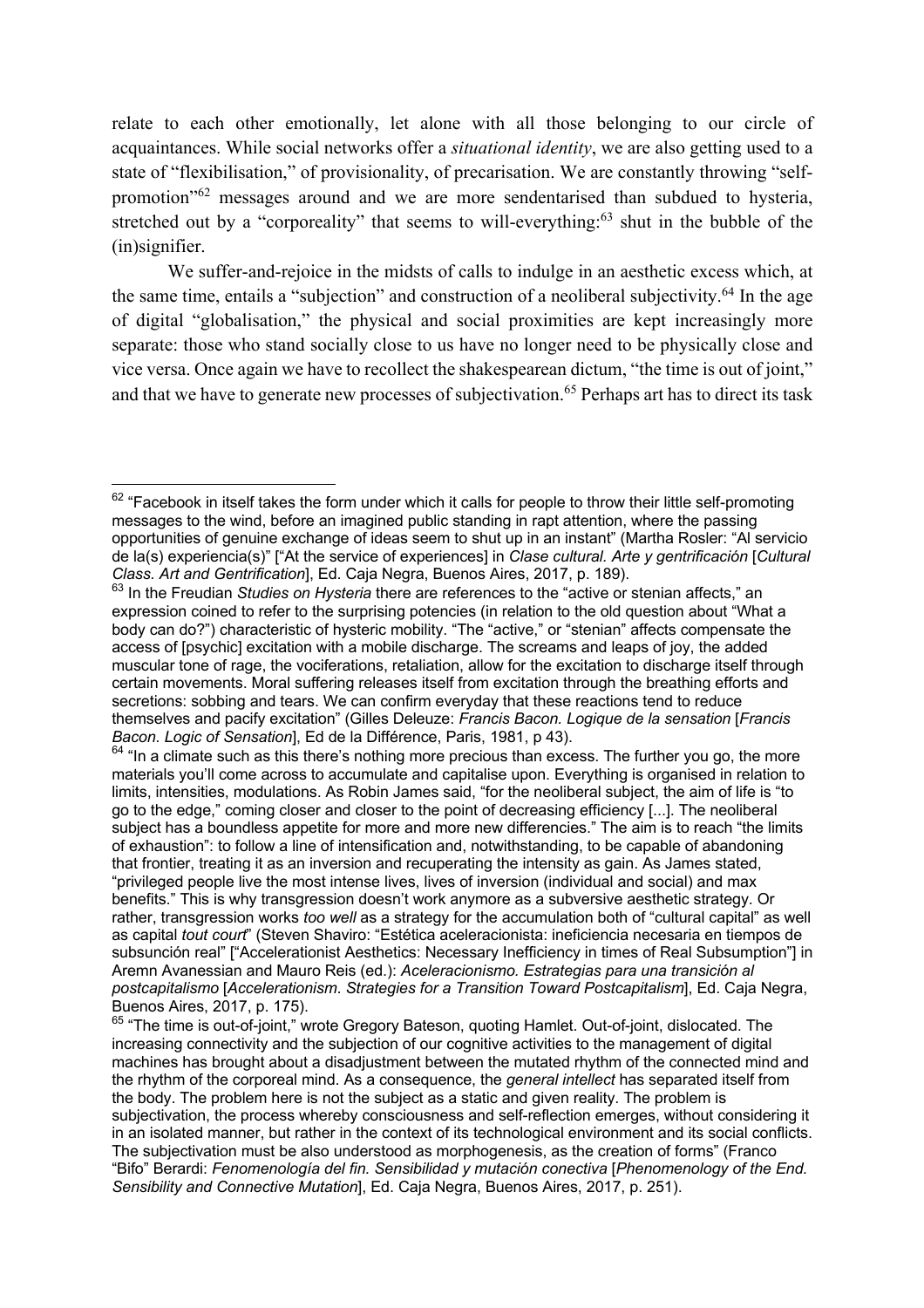towards those emotions or affects that we ignore.<sup>66</sup> Santiago Talavera, meanwhile, keeps his trust steadfastly on the power of imagination.67 The *Triebenergie* (pulsional energy) that emerges "through" art can perhaps liberate us from the *subordination* that comes with the flourishing of information technologies and with automatised economy. Emotions or affects appear as a subjective or gestual embodiment that perhaps can intensify itself from a philosophy of "pure affirmation" which would come to posit once again the question of what can a body do.68 In his *Ethica more geometrico,* Spinoza pointed out "that potency entails the power of being affected." We have to, perhaps, do our best to "hurry slowly" in the *incorporation of art*, even if it is to give an account of the passage of things that pass. We need—much more than to know what we can—to activate our potentialities before the ultimate collapse takes place, putting an end or fracturing the "hypertitional invocation"<sup>69</sup> which can only doom us to the worst.

Beyond "funeral rhetoric" we must salvage the *right to live*. <sup>70</sup> Santiago Talavera doesn't wallows in punk's "no future" ethos, though he knows without a flicker of a doubt that all utopias have been dynamited. His attitude is that of learning from the destructive traces of man71 and to keep on painting as if he were thinking-and-living in the *katechon* (the time before the end), in these "interesting times" of the Antropoceno or, even better, of its collapse. Santiago Talavera imagines, in a certain meaning, the *wilderness* (the world without us) and the dystopia where we have almost disappeared.72 The interest for *hauntology* is, in the work

<sup>66</sup> It isn't incidental that the epigraph of Vygotski for his *Psychology of Art* belonged to a great text by Spinoza on emotions, which asked the question, "what can a body do," precisely because "no one today has determined it" (Lev Vygotski: *Psychologie de l'art*, Ed. La Dispute, Paris, 2005, p. 13).  $67$  "What led me to keep on talking about landscape is its oneiric component, its direct ties to the imagination. William Blake, for whom this subject was of the first importance, wrote: "to green-eyed imagination nature is imagination itself" (Santiago Talavera interviewed in Óscar Alonso Molina: *Santiago Talavera*, Ed. Nocapaper Books, Santander, 2016, p. 119).

 $68$  "Now, this fundamental "affirmation" is certainly destined to appear as gestures in the expression. Thus the question posited by Deleuze on the chapters of the *Ethics* dedicated to the effects of emotions: "What can a body do?" A way of saying that the expression is *potent because it's active*, as long as the sequence is constructed to make us move from *suffering* to *imagining* (the "image is the idea of affection," summarizes Deleuze, even if it makes us "only think the object by its affect"), from imagining to *thinking* (following the game of "common notions" and the "free harmony of the imagination with the reason"), and, finally, from thinking to *acting*; that's what Deleuze terms the "active-becoming" which is intrinsic to all expression" (Georges Didi-Huberman: *Pueblos en lágrimas, pueblos en armas*, Ed. Shangrila, Santander, 2017, p. 37).

 $69$  "Hypertition [writes Nick Land] is a circuit of positive feedback that includes culture as a component. It can be defined as the experimental (techno)-science of self-fulfilling prophecies ("Hypertition. An Introduction" in merliquify.com).

 $70$  "Even in the mouths of those suspect of being the undertakers of the the whole future, even there remains a symbol of the most fundamental human right, the symbol of the right to life, in a present bearable because such present can still have hopes that, with regards to the future, there is no reason to lose all hope" (Peter Sloterdijk: *El imperativo estético* [*The Aesthetic Imperative*], Ed. Akal, Madrid, 2020, p. 376).

 $71$  "It's all been an excuse to speak about ourselves through our trace. Bonaventura Puig and Perucho used to say: "... there's hardly any truly primeval landscape but as backdrop for human action," and in my works it can be understood in the same manner, it could even serve as an example to understand that landscape as an aesthetic element doesn't exist without the human animal" (Santiago Talavera interviewed in Óscar Alonso Molina: *Santiago Talavera*, Ed. Nocapaper Books, Santander, 2016, p. 132).

 $72$  This is something that has been discussed by Déborah Danowski and Eduardo Bibeiros de Castro in *¿Hay un mundo por venir? Ensayo sobre los miedos y los fines* [*Is There A World to Come? Essay*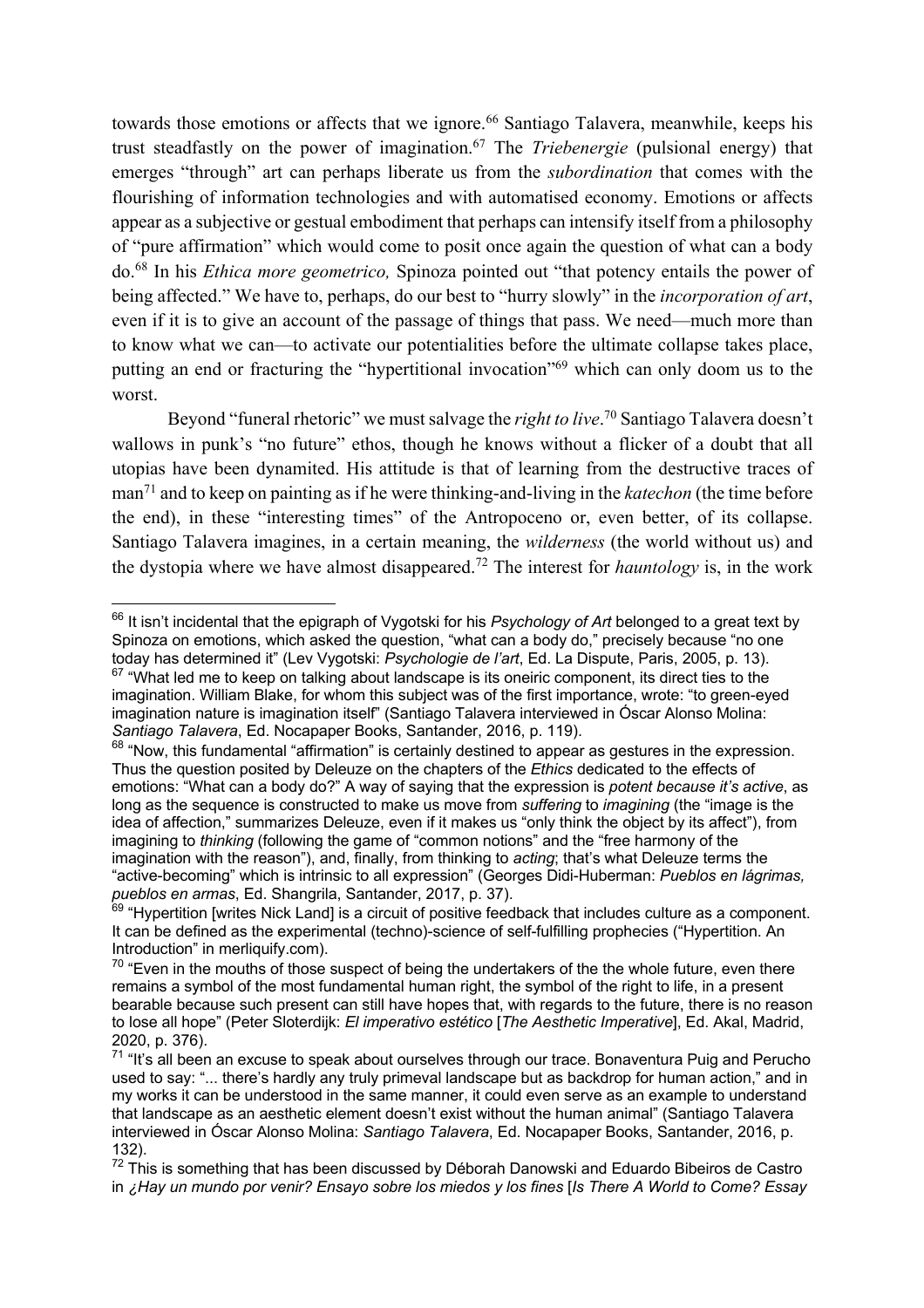of this artist, as much aesthetic as political, it entails a commitment not to allow hope to disappear or, at least, a commitment to keeping some images of the future, even if they are unsettling, drawing (meticulously like an intense experience of time) what has not fulfilled itself *yet*. 73

Santiago Talavera rewrites Günther Anders's phrase: "We are only apocalyptic in order to be wrong." We have a duty to be pessimists or, at least, to avoid that deplorable complicity with the disaster that is termed happycracy. In his works the world is, literally, *upside-down*. 74 Spaces of entertainment are, to deploy a term dear to Dean MacCanell, "places of empty encounters," Disneyland reveals its emblematically nihilist condition. *Only the images survive*  on the stages without public, across empty stadiums, amusement parks where no one suffers from vertigo, at a time when catastrophe has already happened, placing us, apparently, in a present without future.75

Ivan López Munuera pointed out, in a conversation with Santiago Talavera, that it was curious to note, in some of his studio photographs, that a chair was standing in front of a halffinished work, to which the artist responded that *the painting had swallowed him*. <sup>76</sup> The "survivor" has secluded himself, perhaps to a hut to think, while at the top of columns we find no longer the prodigious Simon of the Column<sup>77</sup> but rather a goat which perhaps embodies a

*on the Fears and the Ends*] (Ed. Caja Negra, Buenos Aires, 2019, p. 57-63), a book that, as Santiago Talavera confesses, has influenced him greatly.

<sup>73</sup> "What should overtake us is not the *no more* of social-democracy as it existed, but the *not yet* of that popular modernism prepared us to wait for but which never materialized themselves. Those specters—the specters of lost futures—question the formal nostalgia of the world of capitalist realism (Mark Fisher: "La lenta cancelación del futuro" ["The Slow Cancellation of the Future"] in *Los fantasmas de mi vida. Escritos sobre depresión, hauntología y futuros perdidos* [*The Ghosts of My Life. Writings on Depression, Hauntology and Lost Futures*], Ed. Caja Negra, Buenos Aires, 2018, p. 55).

 $74$  "In the paintings and drawings of Santiago Talavera our world appears represented upside-down. Reason hasn't been able to support as much as it constructed and now it's only capable of showing its absolute failure. There's nobody left, only the trace that remains after the perfect catastrophe, which can show us the structures, the ruined intentions, the impossibility of what could have been the paradise that the old rational plans wanted to erect" (Rafael Doctor: "Las aperturas que se vienen" ["The incoming Openings"] in *Santiago Talavera. En la vida anterior* [*Santiago Talavera. In the Previous Life*], Centre Municipal d'Elx, 2011, p. 9).

 $75$  "The revolution already happened... the events which we have to deal with are not in the future but to a large extent in the past [...] whatever we do, the threat will remain with us for centuries or millennia" (Bruno Latour: *Face à Gaïa. Huit conférences sur le nouveau régime climatique* [*Facing Gaia. Eight Conferences about the New Climatic Regime*], Paris, La Découverte, 2015).

<sup>76</sup> "The painting has swallowed me up. I love this photograph by Ilya Kabakov which shows an empty chair in front of an enormous drawing that is also empty, as if it had swallowed it" (Santiago Talavera interviewed by Iván Lópeza Munuera: "En este pequeño lugar hay una gran prueba" ["In this Small Place There is A Great Trial"] in *Santiago Talavera. En la vida anterior* [*Santiago Talavera. In the Previous Life*], Centre Municipal d'Elx, 2011, p. 20).

<sup>&</sup>lt;sup>77</sup> "Simeon the Stylite (son of a shepherd, Syria and Cilicia: South-East of Anatolia: 390-459). Furor of ascesis by self-interrogation: he buries himself in a garden, in a hole up to his head, the summer long: forty days in a cave without light (the monastery tries to get rid of him). He immures himself, cements his door: forty days without nourishment. In 423, near Antioch he installs himself on a pillar [*stylos:* the column], first somewhat low, increasingly elevated; in 430: forty elbows (=twenty meters). He builds himself a balustrade (and instigates the emperor against the Jews). It's a kind of sportive *performance* of ascesis: a proof of reclusion like a jump with a vaulting pole. Institution of cenobitism: limiting such excesses, by way of the benedictine virtue par excellence: the *discretio*. Cf. Dostoievski, in *Devils*, speaks of Elisabeth, mad for Christ: has been living in a kind of cage for the last 16 years, without talking to anyone, neither cleaning herself nor combing her hair (Roland Barthes: *Cómo vivir juntos.*